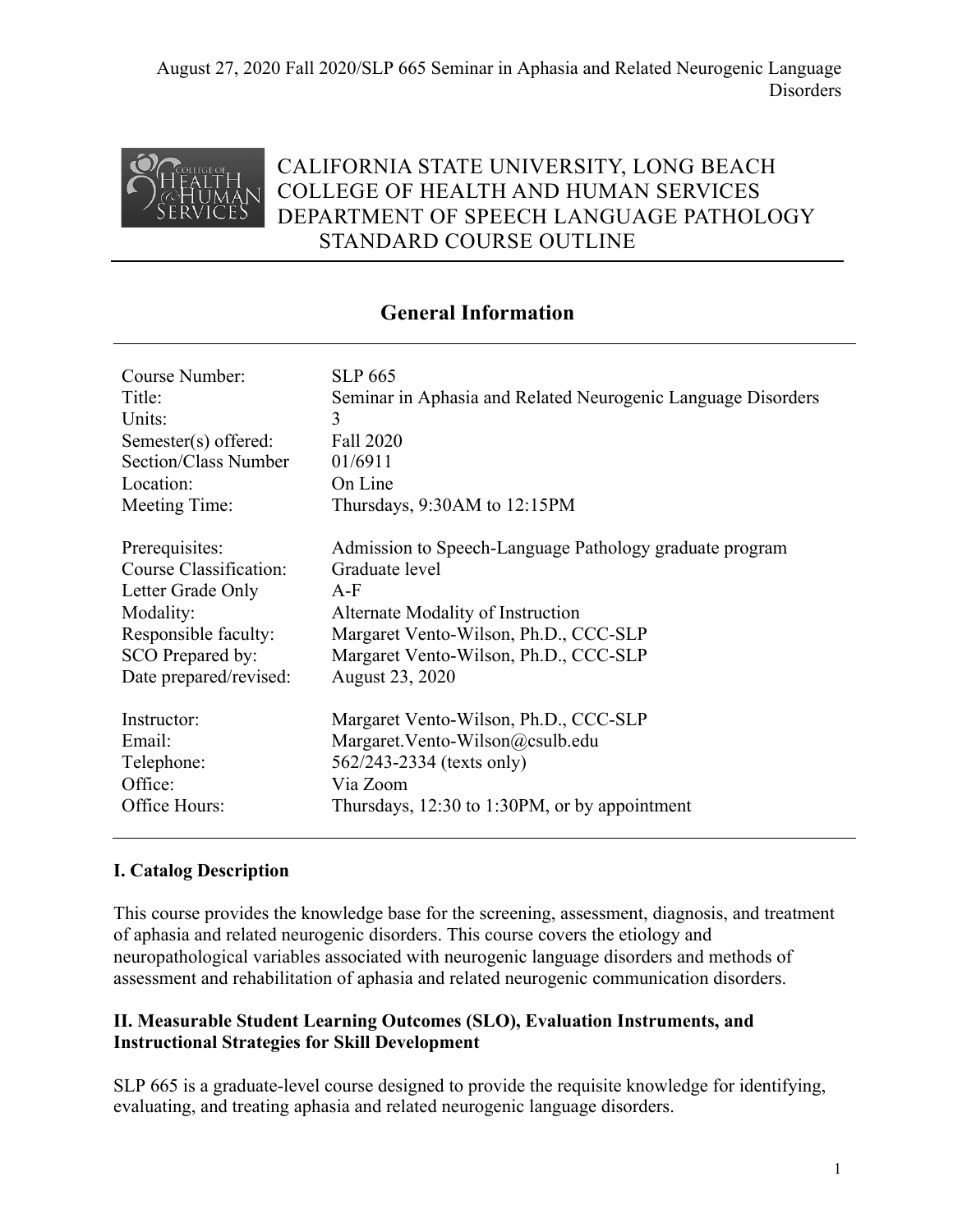Upon successful completion of this course, students will be able to:

- A. Identify the etiology and neuropathological variables associated with aphasia and related neurogenic language disorders
- B. Explain the linguistic, underlying anatomical and physiological, psychological, and cultural characteristics of aphasia and related neurogenic language disorders.
- C. Describe aphasia classification systems and the principles and methods of identification of aphasia and related neurogenic language disorders
- D. Explain and discuss both standardized and non-standardized assessment procedures and protocols for individuals with aphasia and related neurogenic language disorders.
- E. Explain and discuss treatment approaches and procedures in rehabilitation and management for individuals with aphasia and related neurogenic language disorders.
- F. Discuss historical and recent trends and contemporary issues in rehabilitation and management of aphasia and related neurogenic communication disorders.
- G. Generate collaborative, client/patient-centered intervention plans and understand how to work on interdisciplinary/ interprofessional teams
- H. Discuss the benefits and limitations of using telepractice in management of aphasia and related neurogenic communication disorders
- I. Discuss how cultural and linguistic variables may influence the clinical decision-making processes in rehabilitation and management for aphasia and related neurogenic communication disorders.
- J. Access and evaluate information sources and research evidence to support decisions on assessment and intervention of aphasia and related neurogenic language disorders

# **III. Speech-Language Pathology Competencies and Standards**

Satisfactory completion of SLP 665 is intended to assist students in meeting the following knowledge and skill sections of the American Speech-Language-Hearing Association (ASHA) Standards for the Certificate of Clinical Competence in Speech-Language Pathology, effective January  $1^{st}$ , 2020. Upon completion, students will meet all of the following standards for ASHA certification as a speech-language pathologist, California licensing requirements for speechlanguage pathologist, and the requirements of California Commission on Teaching Credentialing for Speech-Language Pathology Services Credential.

- *Standard IV-C*: The applicant must have demonstrated knowledge of communication and swallowing disorders and differences.
- *Standard IV-D*: The applicant must have demonstrated current knowledge of the principles and methods of prevention, assessment, and intervention for people with communication and swallowing disorders.
- *Standard IV-F*: The applicant must have demonstrated knowledge of processes used in research and of the integration of research principles into evidence-based clinical practice.
- *Standard IV-G*: The applicant must have demonstrated knowledge of contemporary professional issues.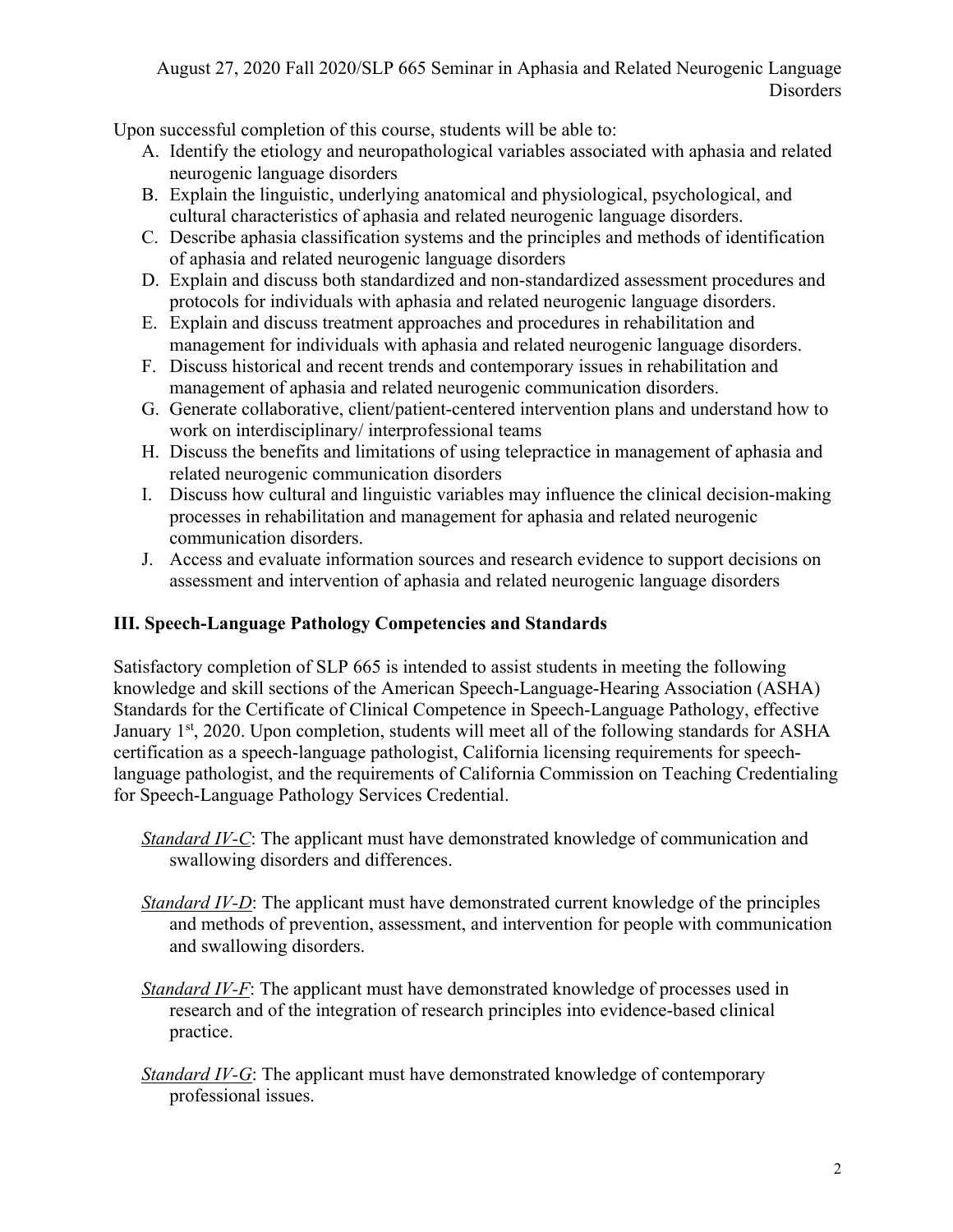The ASHA CAA Competencies: The CAA operates within a set of core values that are used to guide decisions to ensure excellence in graduate education. Because the CAA has been entrusted to act on behalf of the professions of audiology and speech-language pathology, the Council's actions and decisions must be credible and trustworthy. Members of the CAA, in conducting the business of accreditation of academic programs, act with:

- a. Honesty and integrity,
- b. Accountability,
- c. Fairness and validity,
- d. Clarity and consistency,
- e. Recognition of the role of creativity and innovation in meeting the established accreditation standards.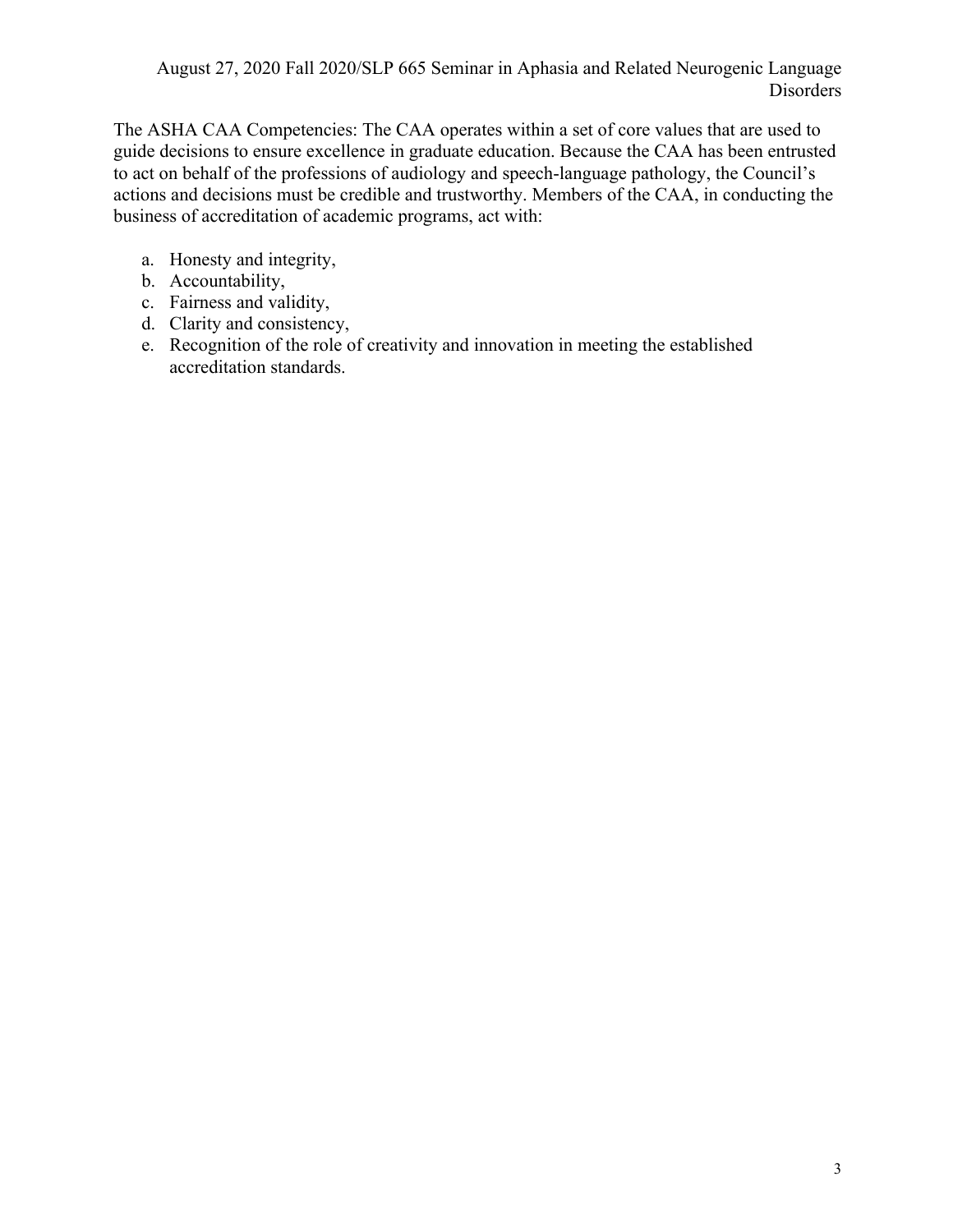|  | <b>CAA Standard 3.0B Curriculum in Speech-Language Pathology</b> |  |  |
|--|------------------------------------------------------------------|--|--|
|  |                                                                  |  |  |

|                                         | <b>Quizzes</b> | <b>Writing</b>     | <b>Case Studies</b> | Oral                | Group           | <b>In-Class</b>   |
|-----------------------------------------|----------------|--------------------|---------------------|---------------------|-----------------|-------------------|
|                                         |                | <b>Assignments</b> |                     | <b>Presentation</b> | <b>Projects</b> | <b>Discussion</b> |
| 3.1.1B Professional Practice            |                |                    |                     |                     |                 |                   |
| Competencies                            |                |                    |                     |                     |                 |                   |
| Accountability                          | $\mathbf{x}$   | $\mathbf{x}$       | $\mathbf{X}$        |                     | $\mathbf{x}$    | $\mathbf{x}$      |
| • Understand the various models of      |                |                    |                     |                     |                 |                   |
| delivery of speech-language services    |                |                    |                     |                     |                 |                   |
| <b>Effective Communication Skills</b>   | $\mathbf{X}$   | $\mathbf X$        | $\mathbf X$         | $\mathbf X$         | $\mathbf X$     | $\mathbf X$       |
| • Use all forms of expressive           |                |                    |                     |                     |                 |                   |
| communication                           |                |                    |                     |                     |                 |                   |
| <b>Clinical Reasoning</b>               |                | $\mathbf{X}$       | $\mathbf X$         |                     | $\mathbf{X}$    | $\mathbf{X}$      |
| • Use valid scientific and clinical     |                |                    |                     |                     |                 |                   |
| evidence in decision-making             |                |                    |                     |                     |                 |                   |
| regarding assessment and                |                |                    |                     |                     |                 |                   |
| intervention                            |                |                    |                     |                     |                 |                   |
| <b>Evidence-Based Practice</b>          | $\mathbf{X}$   |                    | $\mathbf{X}$        | $\mathbf X$         | X               | $\mathbf X$       |
| • Critically evaluate information       |                |                    |                     |                     |                 |                   |
| sources and applies that information    |                |                    |                     |                     |                 |                   |
| to appropriate populations              |                |                    |                     |                     |                 |                   |
| • Integrate evidence in provision of    |                |                    |                     |                     |                 |                   |
| SLP services                            |                |                    |                     |                     |                 |                   |
| <b>Cultural Competence</b>              | $\mathbf{X}$   | $\mathbf{X}$       | $\mathbf X$         | $\mathbf X$         | $\mathbf{X}$    | $\mathbf X$       |
| • Understand the impact of the cultural |                |                    |                     |                     |                 |                   |
| and linguistic variables of the         |                |                    |                     |                     |                 |                   |
| individuals served on delivery of       |                |                    |                     |                     |                 |                   |
| care.                                   |                |                    |                     |                     |                 |                   |
| Professional Duty                       |                |                    | $\mathbf{x}$        |                     | $\mathbf{x}$    | $\mathbf{x}$      |
| • Understand the roles and importance   |                |                    |                     |                     |                 |                   |
| of interdisciplinary/interprofessional  |                |                    |                     |                     |                 |                   |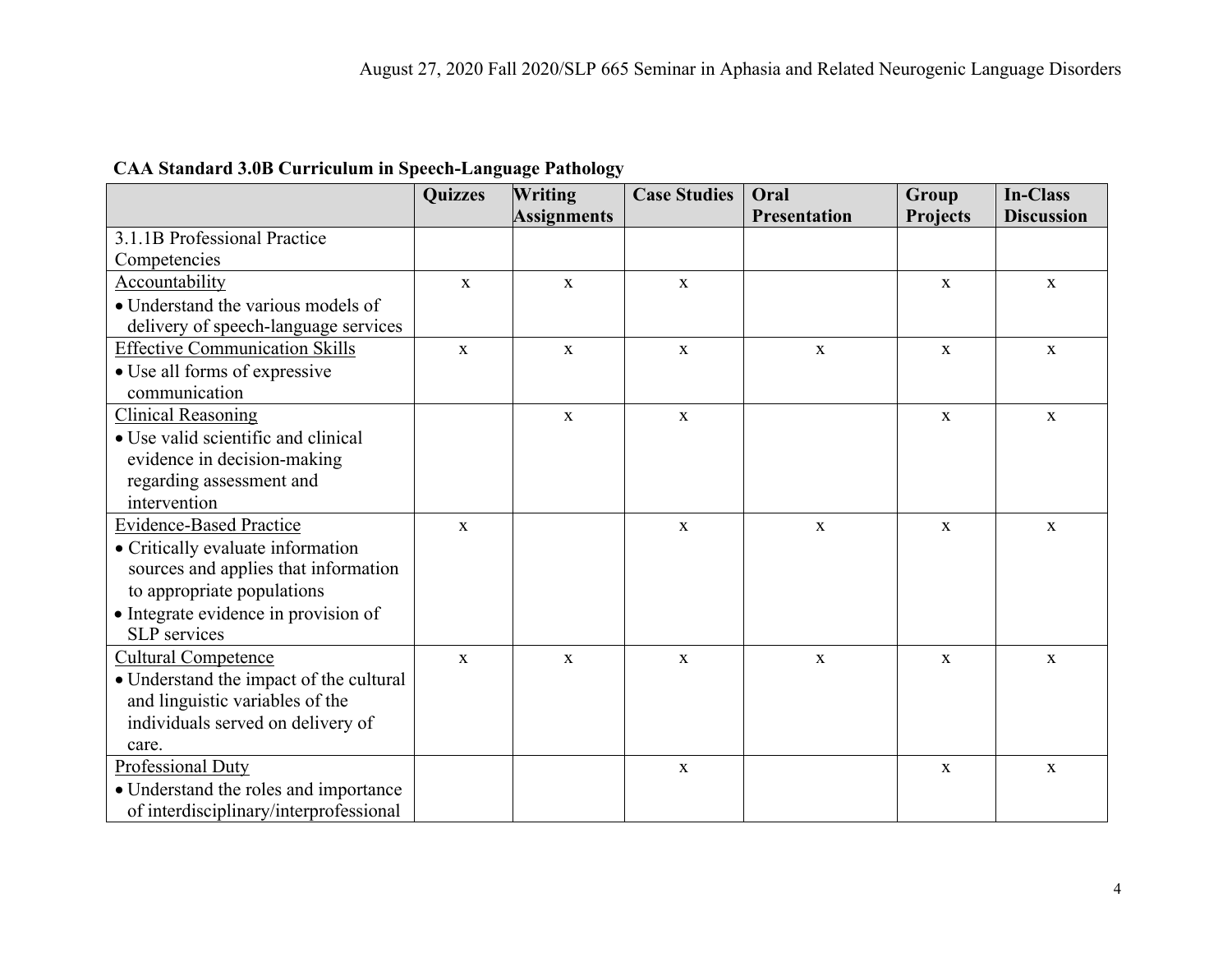|                                      | <b>Quizzes</b> | <b>Writing</b>     | <b>Case Studies</b> | Oral                | Group           | <b>In-Class</b>   |
|--------------------------------------|----------------|--------------------|---------------------|---------------------|-----------------|-------------------|
|                                      |                | <b>Assignments</b> |                     | <b>Presentation</b> | <b>Projects</b> | <b>Discussion</b> |
| assessment and intervention          |                |                    |                     |                     |                 |                   |
| 3.1.2B Foundations of Speech-        | $\mathbf{x}$   | X                  | X                   |                     | X               | X                 |
| Language Pathology Practice          |                |                    |                     |                     |                 |                   |
| 3.1.3B Identification and Prevention | $\mathbf{x}$   | $\mathbf X$        | $\mathbf X$         |                     | X               | $\mathbf X$       |
| of Speech, Language, and Swallowing  |                |                    |                     |                     |                 |                   |
| Disorders and Differences            |                |                    |                     |                     |                 |                   |
| 3.1.4B Evaluation of Speech,         | $\mathbf{X}$   |                    | $\mathbf X$         |                     | X               | X                 |
| Language, and Swallowing Disorders   |                |                    |                     |                     |                 |                   |
| and Differences                      |                |                    |                     |                     |                 |                   |
| 3.1.5B Intervention to Minimize the  | $\mathbf{x}$   |                    | $\mathbf{x}$        | X                   | $\mathbf{x}$    | X                 |
| Effects of Changes in the Speech,    |                |                    |                     |                     |                 |                   |
| Language, and Swallowing             |                |                    |                     |                     |                 |                   |
| Mechanisms                           |                |                    |                     |                     |                 |                   |
| 3.1.6B General Knowledge and Skills  |                | $\mathbf X$        |                     |                     |                 |                   |
| Applicable to Professional Practice  |                |                    |                     |                     |                 |                   |
| • Engagement in contemporary         |                |                    | $\mathbf X$         |                     | X               | X                 |
| professional issues and advocacy     |                |                    |                     |                     |                 |                   |

For detailed information, please visit

- ASHA 2020 Standards for the Certificate of Clinical Competence in Speech-Language Pathology: https://www.asha.org/Certification/2020-SLP-Certification-Standards/#4
- CAA 2017 Standards for Accreditation: https://caa.asha.org/wp-content/uploads/Accreditation-Standards-Documentation-Guidance.pdf
- California Commission on Teacher Credentialing: https://www.ctc.ca.gov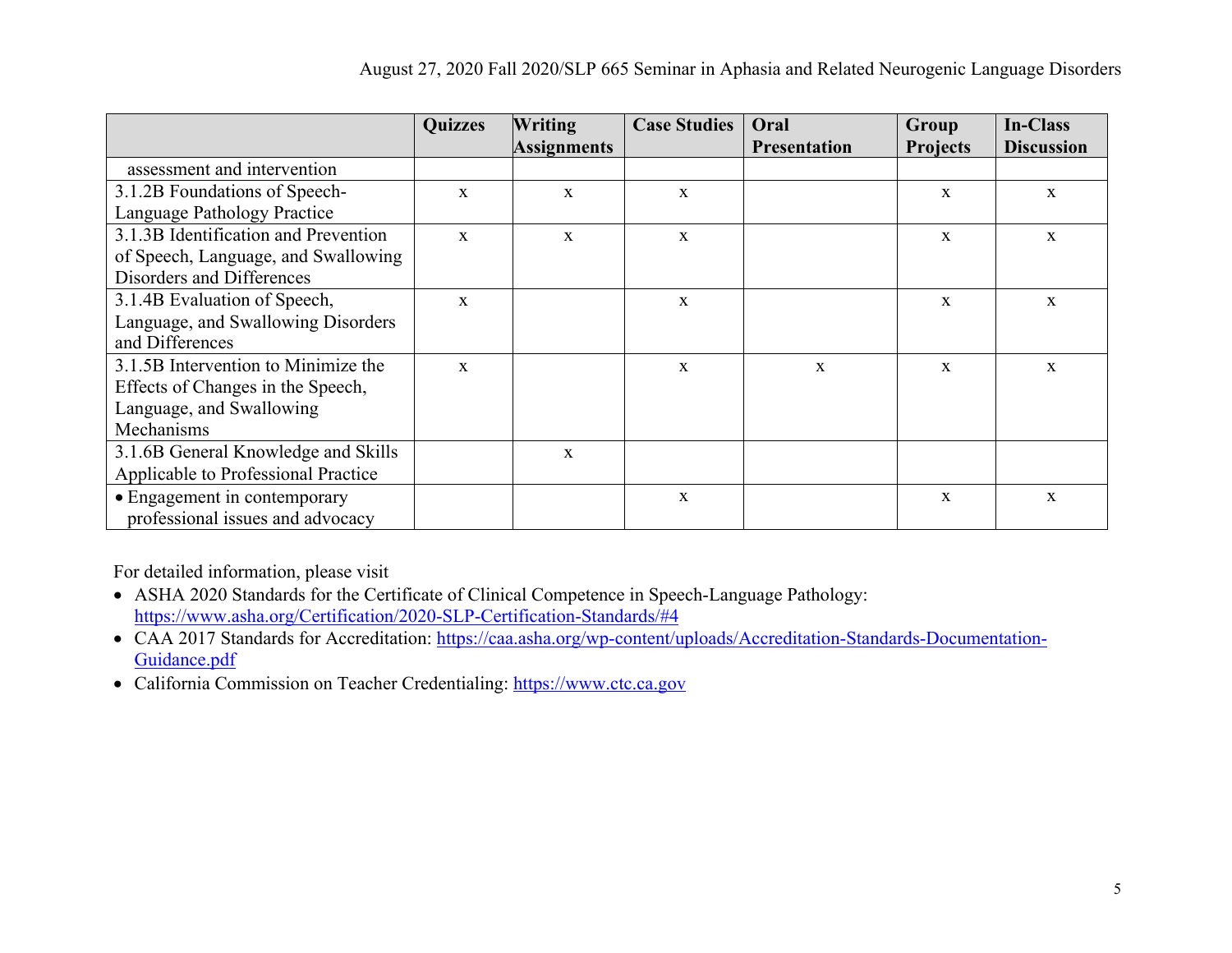# **IV. Course Modality**

This course will be presented in the following modalities:

- 1. Alternate Modality of Instruction: Electronic-based interaction, such as lecture, discussion, demonstration, and exchange of materials as the primary method of communication.
- 2. I will communicate with you via electronic-based lectures and office hours, and via email. It is expected that students will communicate with each as needed and as appropriate to the task.
- 3. Students are expected to turn in assignments as indicated in the weekly schedule. These assignments will be graded as stated in the rubric.
- 4. Assignments turned in through online methods will be monitored for timeliness and assignment compliance.
- 5. Students are expected to demonstrate respect for themselves, their student peers, the instructor, and the department personnel in all their on-line activity. Violations will be reported to the Speech-Language Pathology department chair.
- 6. Students are expected to be able to navigate a word processing program, the Beachboard portal, and the library database for research. Technical support for Beachboard can be reached at 562/985-4959 or at *helpdesk@csulb.edu*. Technical support for library research can be reached at 562/985-4672.
- 7. In the event of technical breakdowns, students may turn in assignments via an alternate portal, such as email, or by providing a paper copy of the assignment to the department on a due date agreed upon by the professor and the class.
- 8. Unless otherwise specified in the weekly calendar, class meetings will take place via alternate modality of instruction.
- 9. Academic honesty will be enforced strictly. Any violation from defined honest practices will be dealt with according to University policies.

# **V. Methods of Instruction**

*Lecture*: Lecture is used to present basic information about the topic, the basic concepts, principles, facts, or theories and elaboration of these.

**Discussions:** Discussions are encouraged through the probing of questions and answers between teacher and students to enable critical thinking relative to cognitive, affective, and psychomotor domains.

*Multi-media presentations:* Lectures are presented through overheads or power point presentations using the computer laptop and LCD. Course handouts, illustrations, course packet materials and study guides, and videos illustrating topics on health education and the profession.

*Small group discussions:* Small group discussions are encouraged in the form of exercises that utilize critical thinking and analysis, synthesis, or evaluation of facts, situations, or cases. In some cases, the students will break up into small groups and present as resident "experts" on the topic.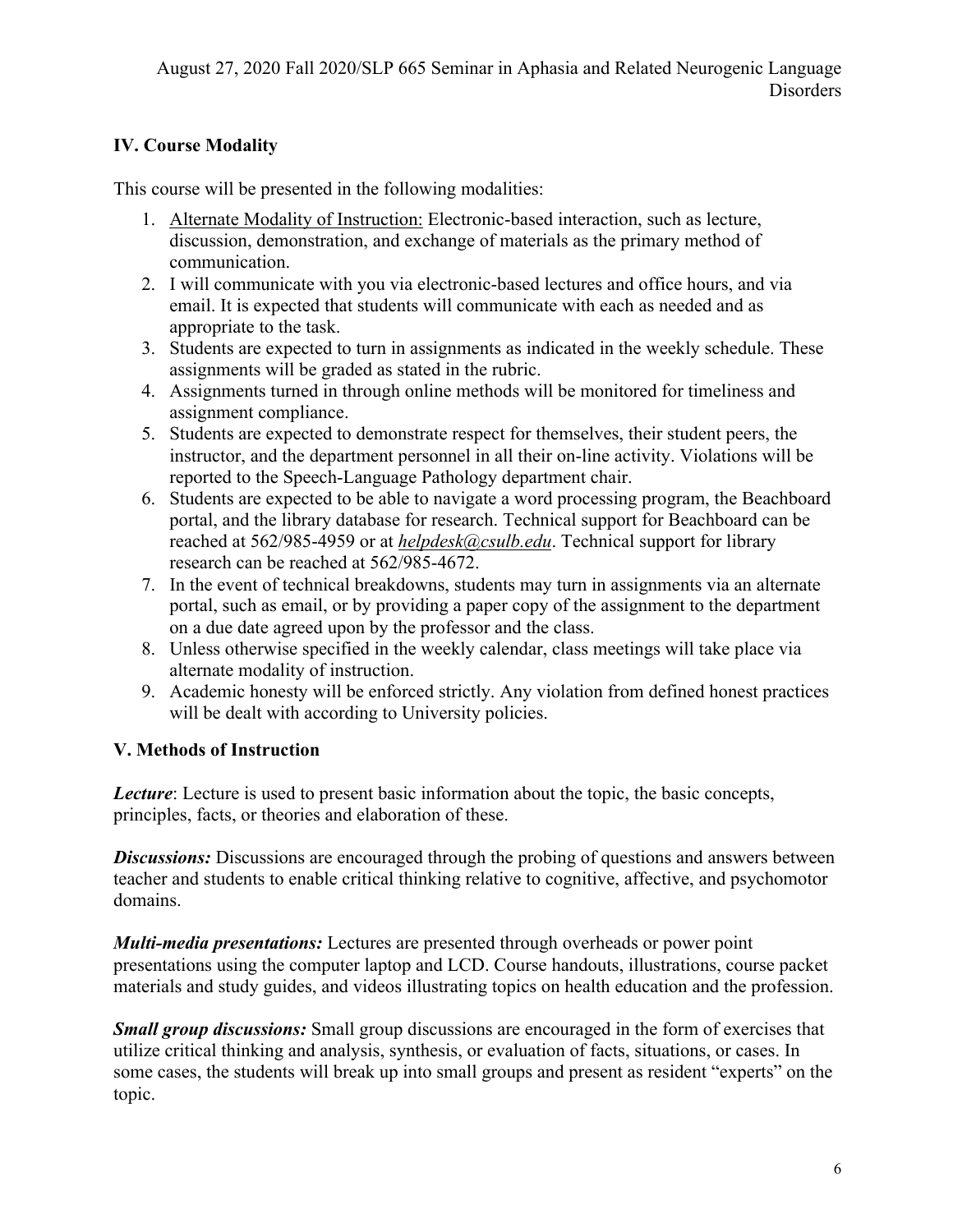*Group activities:* Small group activities include exercises that encourage students to apply theory to practice as well as develop analytical, problem solving and decision-making skills that influence their thinking, attitudes, and behaviors.

*Student group presentations*: Students may be required to develop a presentation on a topic related to the field of speech language pathology.

# **VI. Extent and Nature of Technology Use**

- a. Lectures utilize PowerPoint: Wireless internet access in all classrooms for use D2L and other internet resources are required for small group projects; online library searches for journal resources for additional course related assignments and presentations; and word processing to complete their papers.
- b. Course Compliance: All course curriculums will be designed to be compliant with ADA requirements.
- c. The course is a large lecture format; however, class discussion on clinical cases and treatment videos will be utilized to enhance active learning in this classroom environment. Video presentation may be used since speech-language pathology is a profession of acquiring and *applying scientific* and practical knowledge, which requires both content knowledge and clinical experience and judgment. Assessment and treatment videos may be used to provide students an idea of actual clinical work and an opportunity of connecting theory and knowledge to clinical practice. Students will also be required to access Beachboard to obtain supplemental materials for the class and to discuss important and relevant issues outside of the classroom to facilitate learning. In addition, PowerPoint may be used along with traditional lecture to augment learning outcomes.
- d. Students are expected to use a word processing program for written assignments, unless otherwise specified.

Specific Technology Requirements and Skills for this Course

AMI instruction requires students to have access to the following minimum hardware and software. (Information about supported web browsers will be provided in your student orientation.)

- Windows users: Windows 10, Windows 8, Windows 7.
- Mac users: Mac OS 10.10, Mac OS 10.9, Mac OS 10.8.

Students will need speakers and a headset, plus headphones and a microphone.

# **VII. Text(s) and Other Required Materials**

# **Required:**

Helm-Estabrooks, N., Albert, M., & Nicholas, M. (2013). *Manual of Aphasia and Aphasia Therapy*. (3rd ed.). Austin, TX: Pro-Ed.

Papathanasiou, I & Coppens, P. (2016). *Aphasia and related neurogenic communication disorders*. (2nd ed.). Burlington, MA: Jones & Bartlett.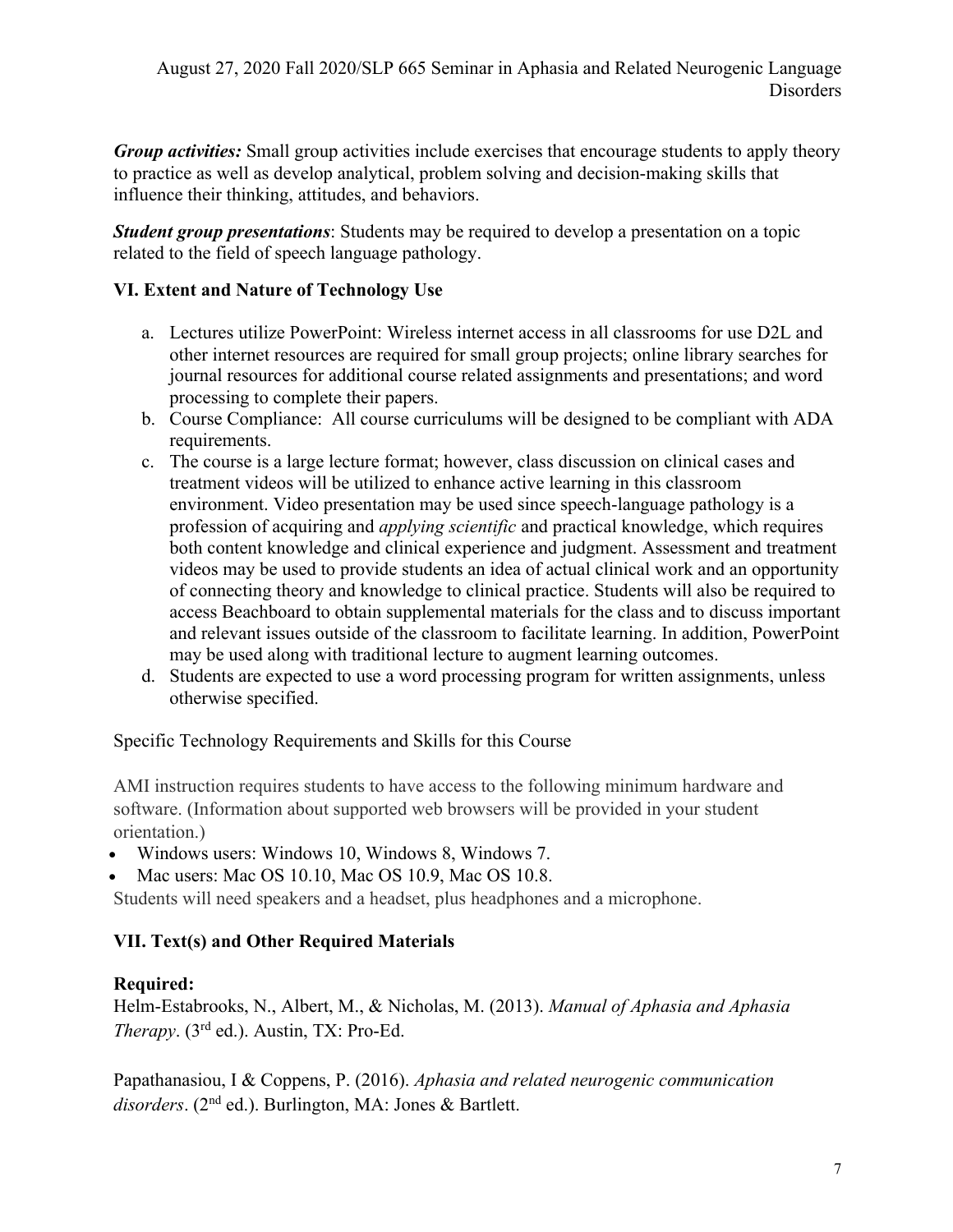See list of scholarly journal articles on the library for additional reading. Course password: SLP665.

#### *Recommended:*

American Psychological Association. (2019). *Publication Manual of the American Psychological Association,* 7th ed. Washington, DC: American Psychological Association.

Shipley, K. g., & McAfee, J. G. (2016). *Assessment in speech-language pathology: A resource manual* (5<sup>th</sup> or 6<sup>th</sup> Ed.). Boston, MA: Cengage Learning.

Strunk, W. & White, E.B. (1999). *Elements of Style* (4<sup>th</sup> Edition). Pearson Education.

**Note: It is expected that students will read the required readings PRIOR to class**. This will provide a foundation of knowledge, which will allow students to better understand the lecture and ask relevant questions.

#### **Recommended Links:**

ASHA Practice Portal: Aphasia: https://www.asha.org/Practice-Portal/Clinical-Topics/Aphasia/

ASHA Evidence Maps: Aphasia:

https://www.asha.org/EvidenceMapLanding.aspx?id=8589936279&recentarticles=false&year=u ndefined&tab=all

Rehabilitation Engineering Research Center: https://rerc-aac.psu.edu/

#### **Bibliography: Articles**

- 1. Cohen-Schndeider, R., Chan, M. T., McCall, D. M., Tedesco, A. M., & Abramson, A. P. (2020). Spotlight on the clinician in the life participation approach to aphasia: Balancing relationship-centered care and professionalism. *Perspectives of the ASHA Special Interest Groups, 5,* 414-424.
- 2. Dede, G. (2013). Reading and listening in people with aphasia: Effects of syntactic complexity. *American Journal of Speech-Language Pathology, 22*(4), 579-590.
- 3. Edmonds, L. A., Mammino, K., & Ojeda, J. (2014). Effect of verb network strengthening treatment (VNeST) in persons with aphasia. Extension and replication of previous findings. *American Journal of Speech-Language Pathology, 23*(2), S312-S329.
- 4. Elman, R. J. (2010). The increasing popularity of aphasia groups: Some reasons why. *Perspectives on Neurophysiology and Neurogenic Speech and Language Disorders, 20*(4), 120-124.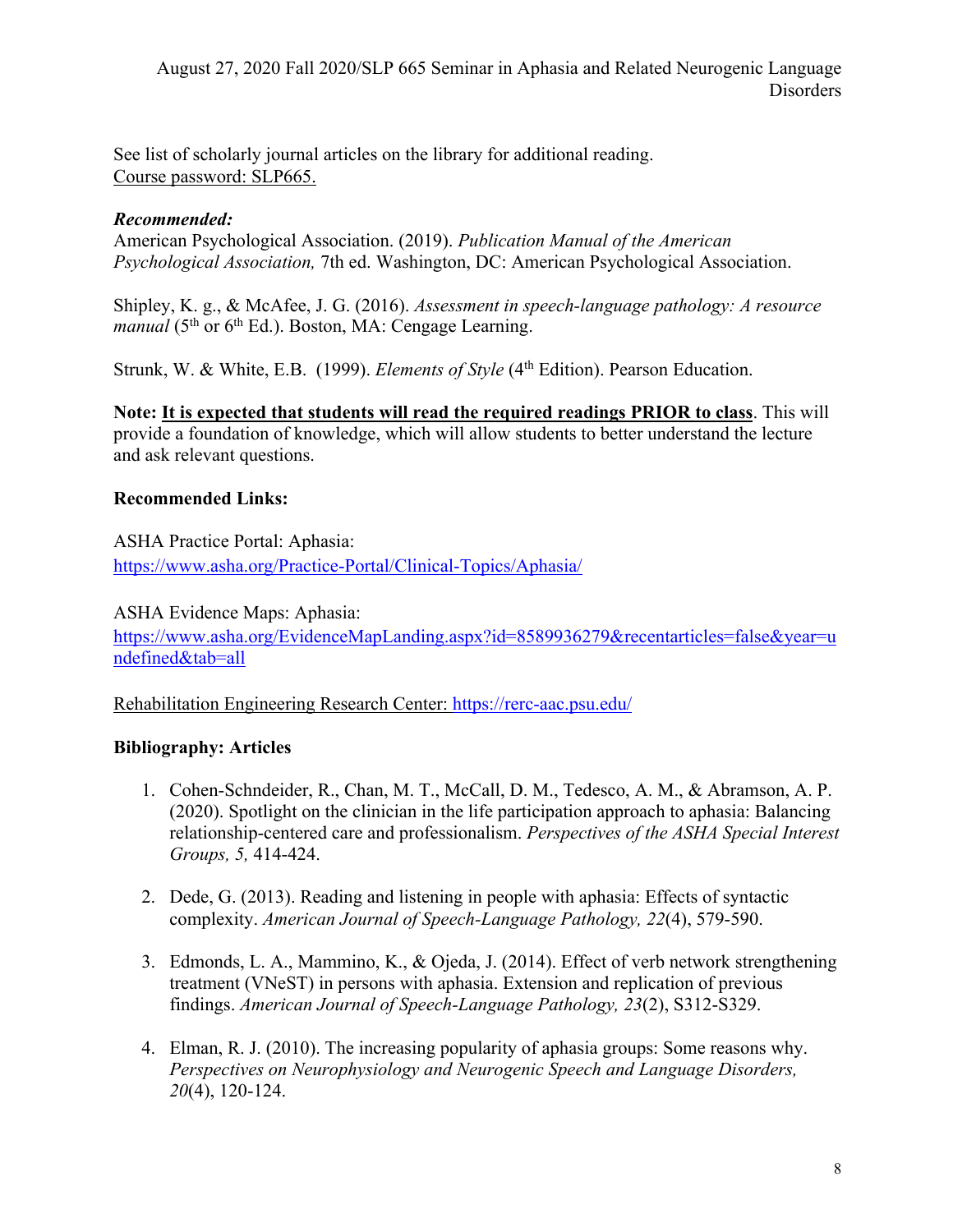- 5. Ferré, P., & Joanette, Y. (2016). Communication abilities following right hemisphere disorder: Prevalence, evaluation, and profiles. *Perspectives of the ASHA Special Interest Groups SIG 2 Vol. 1*(Part 2), 106-115.
- 6. Hall, N., Boisvert, M., & Steele, R. (2013). Telepractice in the assessment and treatment of individuals with aphasia: A systematic review. *International Journal of Telerehabilitation, 5*(1), 27-38.
- 7. Harris, J. M., et al. (2013). Classification and pathology of primary progressive aphasia. *Neurology, 81*(21), 1832-1839.
- 8. Hung, P., & Ostergren, J. A. (2019). A comparison of drawing and writing on facilitating word retrieval in individuals with aphasia. *Journal of Aphasiology, 33*(12), 1462-1481.
- 9. Lee, J. B., & Cherney, L. R. (2008). The changing "face" of aphasia therapy. *Perspectives on Neurophysiology and Neurogenic Speech and Language Disorders, 18*(1), 15-23.
- 10. Lorenzen, B., & Murray, L. L. (2008). Bilingual aphasia: A theoretical and clinical review. *American Journal of Speech-Language Pathology, 17,* 299-317.
- 11. McKelvey, M. L., Hux, K., Dietz, Beukelman, D. R. (2010). Impact of personal relevance and contextualization on word-picture naming by people with aphasia. *American Journal of Speech-Language Pathology, 19*(1), 22-33.
- 12. Murray, L. (2017). Focusing attention on executive functioning in aphasia. *Aphasiology, 31*(7), 721-724.
- 13. Peach, R. K., Beck, K. M., Gorman, M., & Fisher, C. (2019). Clinical outcomes following language-specific attention treatment versus direct attention training for aphasia: A comparative effectiveness study. *American Journal of Speech, Language, and Hearing Research, 62,* 2785-2811.
- 14. Purdy, M., & Wallace, S. (2016). Intensive multimodal communication treatment for people with chronic aphasia. *Aphasiology, 30*(10), 1091-1093.
- 15. Raymer et al. (2008). Translational research in aphasia: From neuroscience to neurorehabilitation. *Journal of Speech, Language, and Hearing Research, 51,* S259- S275.
- 16. Richardson, J. D., Hudspeth Dalton, S. g., Shafer, J., & Patterson, J. (2016). Assessment fidelity in aphasia research. *American Journal of Speech-Language Pathology, 25,* S788- S-797.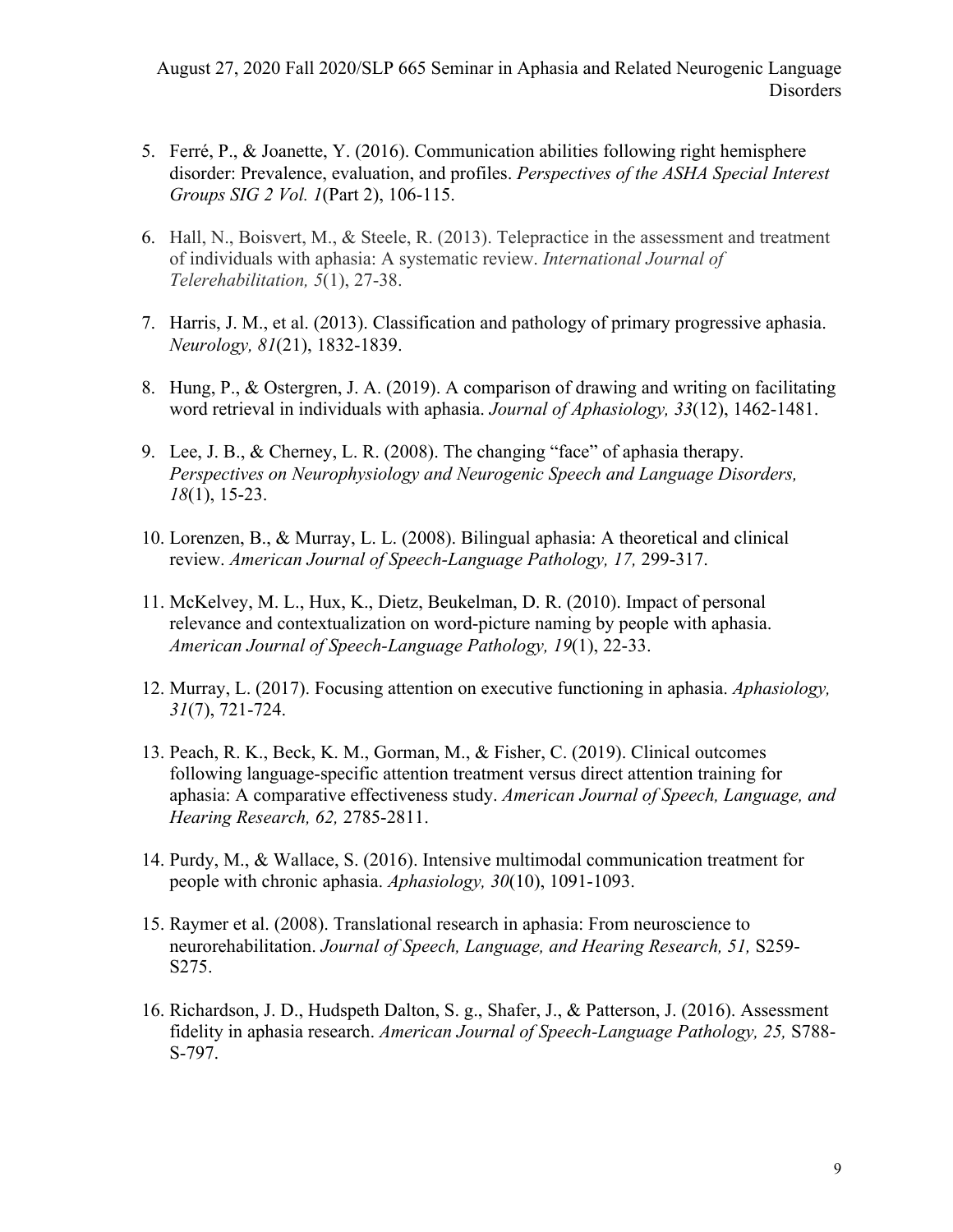- 17. Riquelme, L. F. (2006). Working with limited-English-speaking adults with neurological impairment. *Perspectives on Gerontology, 11*(2), 3-8.
- 18. Treats, T. T. (2009). Severe aphasia: Possible contributors of using the ICF in assessment. *Perspectives on Neurophysiology and Neurogenic Speech-Language Disorders, 19*(1), 7-14.
- 19. Saldert, C., Bergman, M., Hofstensson, J., Jonsson, S. Nygren, K., Vennman, F., and Ferm, U. (2012). Combining methods in the assessment and analysis of communication in aphasia: Benefits and shortcomings of different approaches. *Journal of Interactional Research in Communication Disorders, 3*(2), 141-169.
- 20. Stowe, L. A., Haverkort, M., & Zwarts, F. (2005). Rethinking the neurological basis of language. *Lingua, 115,* 997-1042.
- 21. Szaflarski, et al. (2008). Constraint-induced aphasia therapy stimulates language recovery in patients with chronic aphasia after ischemic stroke. *Medical Science Monitor, 1*(5), 243-250.
- 22. Thompson, C. K. (2019). Neurocognitive recovery of sentence processing in aphasia. Journal of Speech, Language, and Hearing Research, 62, 3947-3972.
- 23. Treats, T. T. (2009). Severe aphasia: Possible contributors of using the ICF in assessment. *Perspectives on Neurophysiology and Neurogenic Speech-Language Disorders, 19*(1), 7-14.
- 24. Wilcox, M. J., & Davis, G. A. (2005). Speech act analysis of aphasic communication in individual and group settings. *Aphasiology, 19*(7), 683-690.
- *25.* Wilson, S. M., Eriksson, D. K., Yen, M., Demarco, A. T., Schneck, S. M., & Lucanie, J. M. (2019). Language mapping in aphasia. *Journal of Speech, Language, and Hearing Research, 62, 3937-3946.*
- 26. Worrell, L., Sherratt, S., Rogers, P., Howe, T., Hersch, D., Ferguson, A., & Davidson, B. (2011). What people with aphasia want: Their goals according to the ICF. *Aphasiology, 25*(3), 309-322.

#### **Textbook Chapters:**

1. Damasio, H. (2008). Neural basis of language disorders. In R. Chapey (Ed.), *Language intervention strategies in aphasia and related neurogenic communication disorders.*  Baltimore, MD: Wolters Kluwer Health.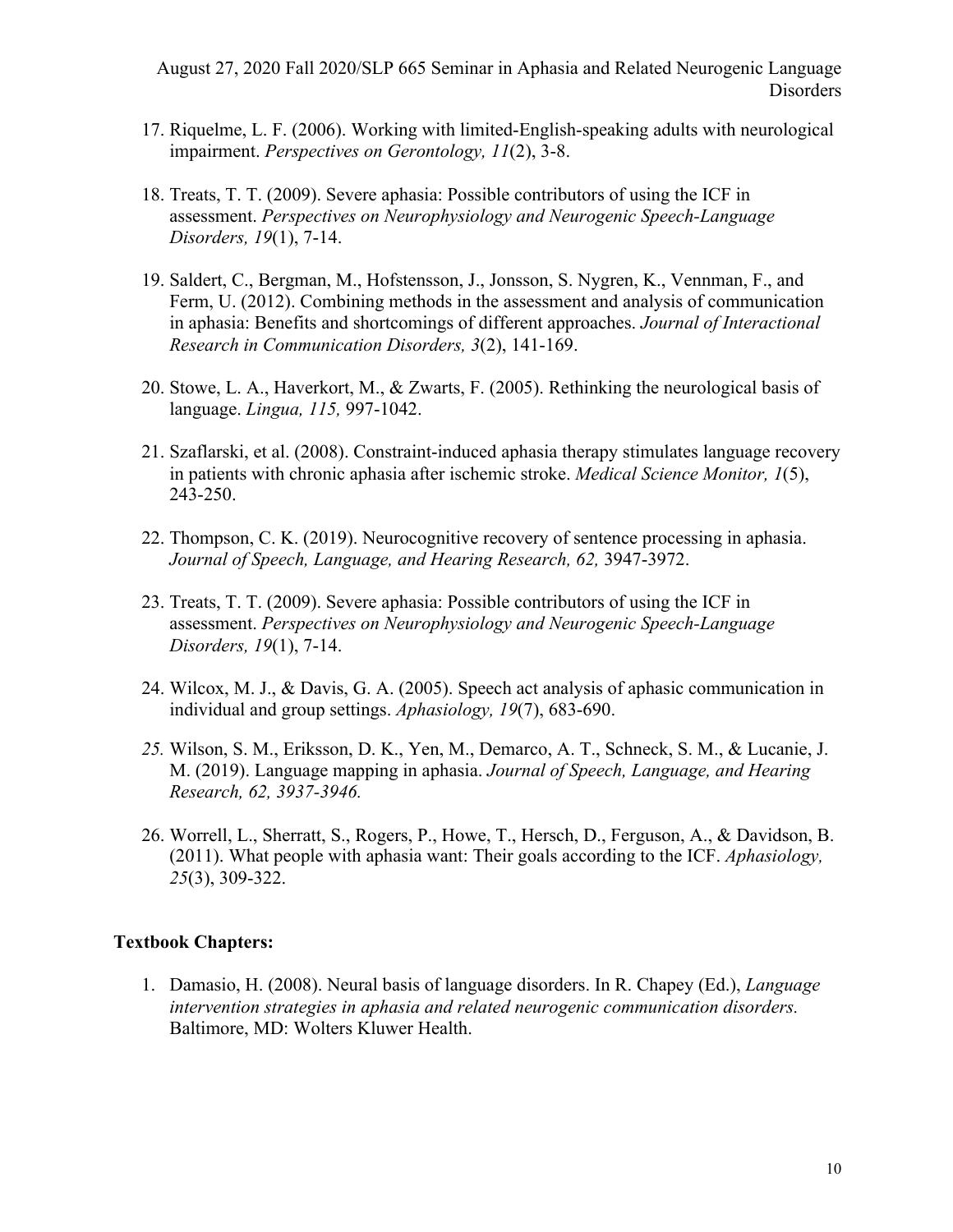#### **VIII. Topics to be covered**

| Week # | Date       | <b>Broad Overview</b>                                                                                 |
|--------|------------|-------------------------------------------------------------------------------------------------------|
|        |            |                                                                                                       |
| 1.     | 08/27/2020 | Review Neurological Foundation of Language Processing                                                 |
| 2.     | 09/03/2020 | Neural Basis of Aphasia and Medical Aspects of Stroke Rehabilitation                                  |
| 3.     | 09/10/2020 | Characteristics of Aphasia and Diagnosis and Classification of Aphasia                                |
| 4.     | 09/17/2020 | Plasticity and Recovery in Aphasia and Formal Assessment of Aphasia                                   |
| 5.     | 09/24/2020 | Informal Assessment of Aphasia                                                                        |
| 6.     | 10/01/2020 | Introduction of Aphasia Therapy and Therapy for Improving Auditory Comprehension                      |
| 7.     | 10/08/2020 | Treatment of Aphasic Anomia and Therapy for Improving Verbal Expression                               |
| 8.     | 10/15/2020 | Therapy for Improving Sentence Processing in Aphasia                                                  |
| 9.     | 10/22/2020 | Therapy for Acquired Alexia and Agraphia                                                              |
| 10.    | 10/29/2020 | Therapy for Improving Nonverbal Expression and Group Therapy and Promoting Aphasic Communication      |
|        |            | Effectiveness (PACE)                                                                                  |
| 11.    | 11/05/2020 | Living with Aphasia and Life Participation Approach to Aphasia and Telepractice and Aphasia Treatment |
| 12.    | 11/12/2020 | Assessment and Treatment Considerations in Bilingual Individuals with Aphasia                         |
| 13.    | 11/19/2020 | Person-Centered Treatment in Aphasia                                                                  |
| 14.    | 11/24/2020 | Thanksgiving Break                                                                                    |
| 15.    | 12/03/2020 | Management of Other Related Neurogenic Language Disorders                                             |
| 16.    | 12/10/2020 | Management of Other Related Neurogenic Language Disorders                                             |
| 17.    | 12/18/2020 | The Road Ahead                                                                                        |

#### **IX. Course Requirements**

*\*The Instructor reserves the right to adjust a curve distribution for grade assignment, in order to most accurately reflect student performance, consistent with the University's definitions for graduate grade assignment, as discussed in University Course Catalog, under General Regulations and Procedures: Grades and Grading Procedures.*

*Note: Failure to complete any one of the below course requirements will result in a failing grade for this course.* Assessment Description: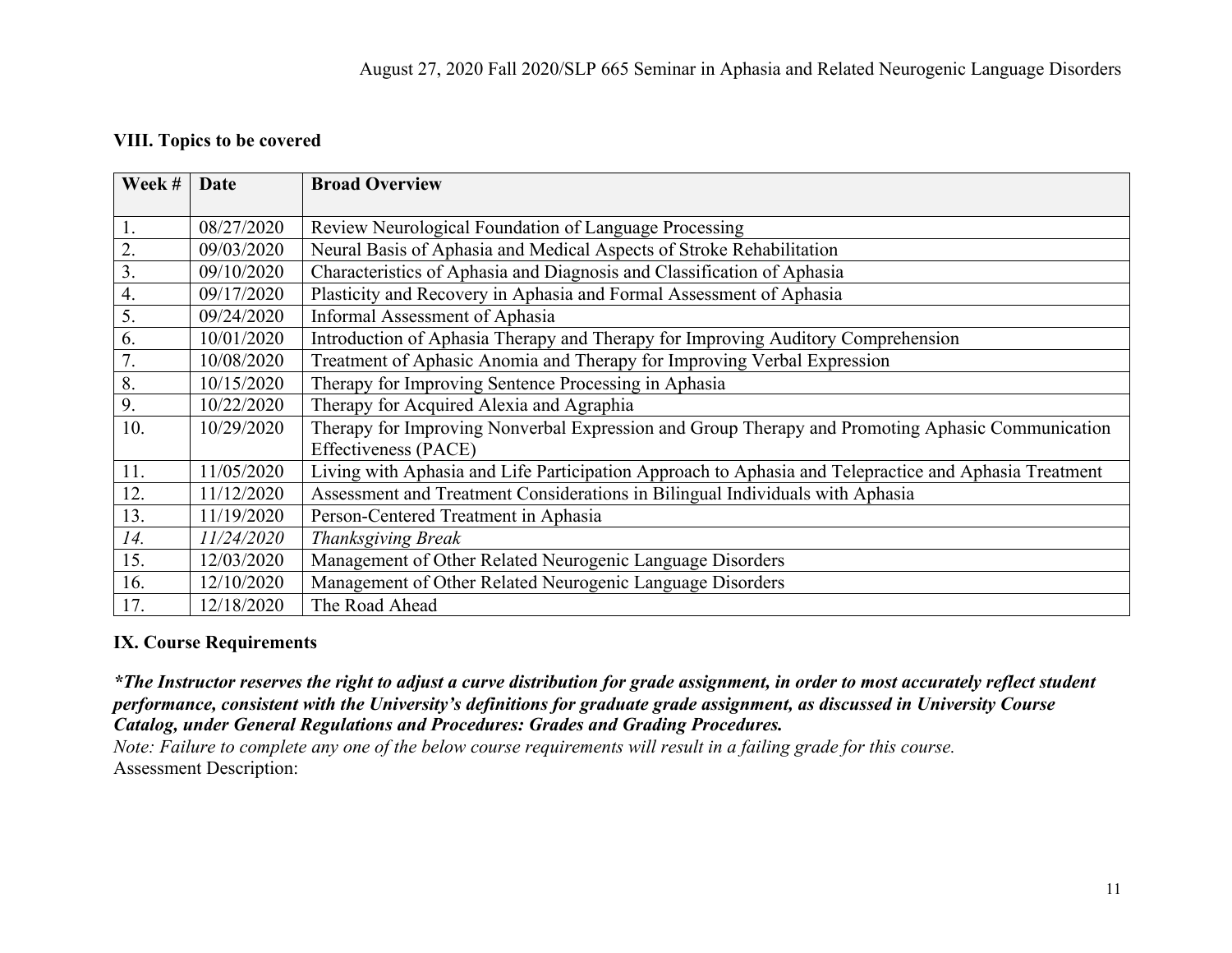| <b>Assignment</b>                                      | <b>Description</b>                                                                                                                                                                                                                                                                                                                                                                                                                             |
|--------------------------------------------------------|------------------------------------------------------------------------------------------------------------------------------------------------------------------------------------------------------------------------------------------------------------------------------------------------------------------------------------------------------------------------------------------------------------------------------------------------|
| <b>Bi-Weekly Writing</b><br><b>Assignment</b>          | Students will respond to a prompt related to each week's readings in a 250-word essay (15 total<br>essays).                                                                                                                                                                                                                                                                                                                                    |
| <b>Bi-Weekly Quiz</b>                                  | Students will take a timed quiz based on the questions at the end of each chapter and professor<br>slides. The questions will include true/false, definitions, short answer, multiple choice, and<br>matching.                                                                                                                                                                                                                                 |
| <b>Podcast Review</b>                                  | Student groups (max 3 students) will review a podcast (min 20 minutes), movie, or book that<br>focuses on aphasia or neurogenic disorders. The review will be detailed in a class presentation (15 to<br>20 minutes) and the group will lead a discussion of the content and how it links to concepts taught in<br>the course.                                                                                                                 |
| <b>Group Assessment Case</b><br><b>Study Project</b>   | Student groups (max 3 students) will analyze and present an assessment protocol and accompanying<br>rationales for a person with aphasia (PwA). The profile of the PwA will be identified in Simucase by<br>the students in the group and the professor. The protocol will be detailed in a paper not to exceed 8<br>pages. Students will present a brief summary of their protocol and lead a discussion of the protocol<br>in class meeting. |
| <b>Annotated Bibliography I</b>                        | Each student in the group will turn in an annotated bibliography for articles cited in the Group<br>Assessment/Case Study Project. Each student is responsible for six unique articles, two of which can<br>be from the assigned readings.                                                                                                                                                                                                     |
| <b>Group Intervention Case</b><br><b>Study Project</b> | Student groups (max 3 students) will generate and present an intervention protocol and<br>accompanying rationales for a person with aphasia (PwA). The protocol will be detailed in a paper<br>not to exceed 10 pages. The profile of the PwA will be the same as that for the assessment project.<br>Students will present a brief summary of their protocol and lead a discussion of the protocol in class<br>meeting.                       |
| <b>Annotated Bibliography II</b>                       | Each student in the group will turn in an annotated bibliography for articles cited in the Group<br>Intervention/Case Study Project. Each student is responsible for six unique articles, two of which<br>can be from the assigned readings.                                                                                                                                                                                                   |

Links Between SLOs and Assignments: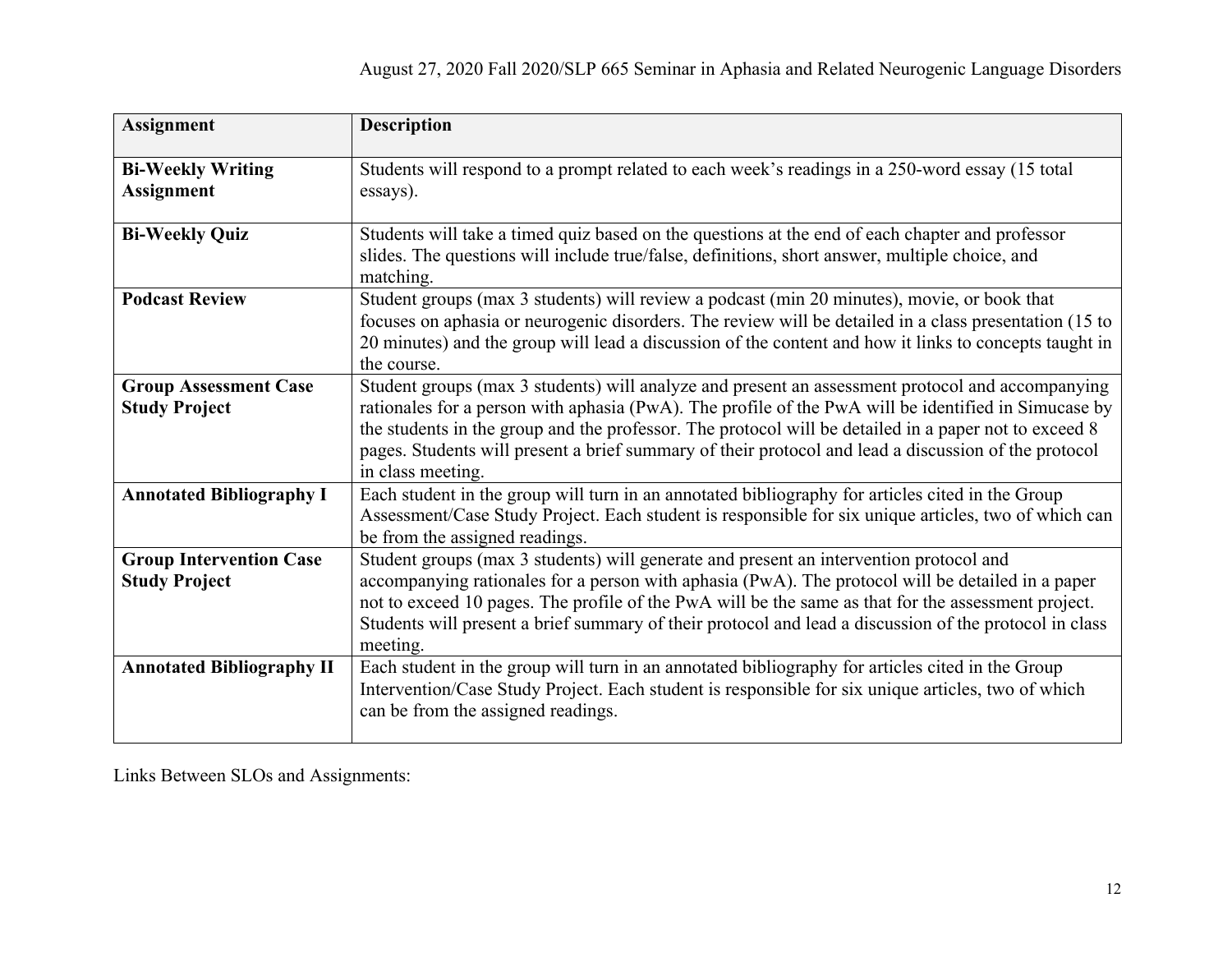| $\rightarrow$<br><b>Assignments</b><br><b>Student Learning Outcomes</b>                                                                                                             | <b>Bi-Weekly</b><br>Writing<br><b>Assignment</b> | Bi-<br>Weekly<br>Quiz | Podcast<br><b>Review</b> | Group<br><b>Assessment</b><br><b>Case Study</b><br>Project | Group<br><b>Intervention</b><br><b>Case Study</b><br>Project | <b>Annotated</b><br><b>Bibs</b> |
|-------------------------------------------------------------------------------------------------------------------------------------------------------------------------------------|--------------------------------------------------|-----------------------|--------------------------|------------------------------------------------------------|--------------------------------------------------------------|---------------------------------|
| A. Identify the etiology and neuropathological variables<br>associated with aphasia and related neurogenic language<br>disorders                                                    | ✓                                                | √                     |                          |                                                            | ✓                                                            |                                 |
| B. Explain the linguistic, underlying anatomical and<br>physiological, psychological, and cultural characteristics of<br>aphasia and related neurogenic language disorders.         | $\checkmark$                                     | $\checkmark$          | $\checkmark$             | $\checkmark$                                               | $\checkmark$                                                 | ✓                               |
| C. Describe aphasia classification systems and the principles<br>and methods of identification of aphasia and related<br>neurogenic language disorders                              | $\checkmark$                                     | √                     | $\checkmark$             | $\checkmark$                                               | $\checkmark$                                                 |                                 |
| D. Explain and discuss both standardized and non-<br>standardized assessment procedures and protocols for<br>individuals with aphasia and related neurogenic language<br>disorders. | ✓                                                | ✓                     |                          | $\checkmark$                                               |                                                              |                                 |
| E. Explain and discuss treatment approaches and procedures<br>in rehabilitation and management for individuals with aphasia<br>and related neurogenic language disorders.           | $\checkmark$                                     | $\checkmark$          | $\checkmark$             | $\checkmark$                                               | $\checkmark$                                                 |                                 |
| F. Discuss historical and recent trends and contemporary<br>issues in rehabilitation and management of aphasia and<br>related neurogenic communication disorders.                   | ✓                                                | √                     | $\checkmark$             |                                                            | ✓                                                            |                                 |
| G. Generate collaborative, client/patient-centered intervention<br>plans and understand how to work on interdisciplinary/<br>interprofessional teams                                |                                                  |                       |                          |                                                            | ✓                                                            |                                 |
| H. Discuss the benefits and limitations of using telepractice in<br>management of aphasia and related neurogenic<br>communication disorders                                         | $\checkmark$                                     | √                     | ✓                        |                                                            |                                                              |                                 |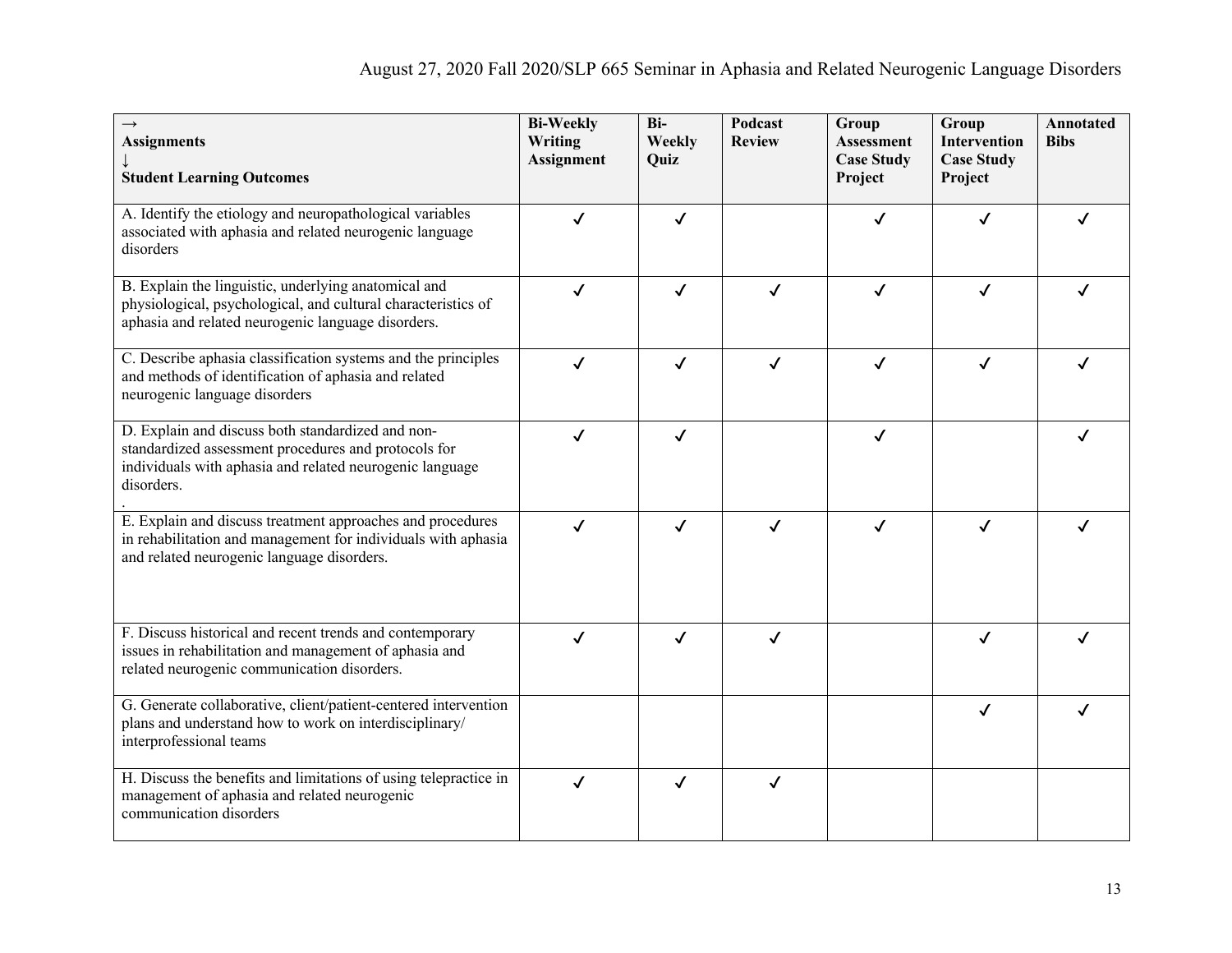| $\rightarrow$<br><b>Assignments</b><br><b>Student Learning Outcomes</b>                                                                                                                                     | <b>Bi-Weekly</b><br>Writing<br><b>Assignment</b> | Bi-<br>Weekly<br>Quiz | Podcast<br><b>Review</b> | Group<br><b>Assessment</b><br><b>Case Study</b><br>Project | Group<br><b>Intervention</b><br><b>Case Study</b><br>Project | Annotated<br><b>Bibs</b> |
|-------------------------------------------------------------------------------------------------------------------------------------------------------------------------------------------------------------|--------------------------------------------------|-----------------------|--------------------------|------------------------------------------------------------|--------------------------------------------------------------|--------------------------|
| I. Discuss how cultural and linguistic variables may influence<br>the clinical decision-making processes in rehabilitation and<br>management for aphasia and related neurogenic<br>communication disorders. |                                                  |                       |                          |                                                            |                                                              |                          |
| J. Access and evaluate information sources and research<br>evidence to support decisions on assessment and intervention<br>of aphasia and related neurogenic language disorders                             |                                                  |                       |                          |                                                            |                                                              |                          |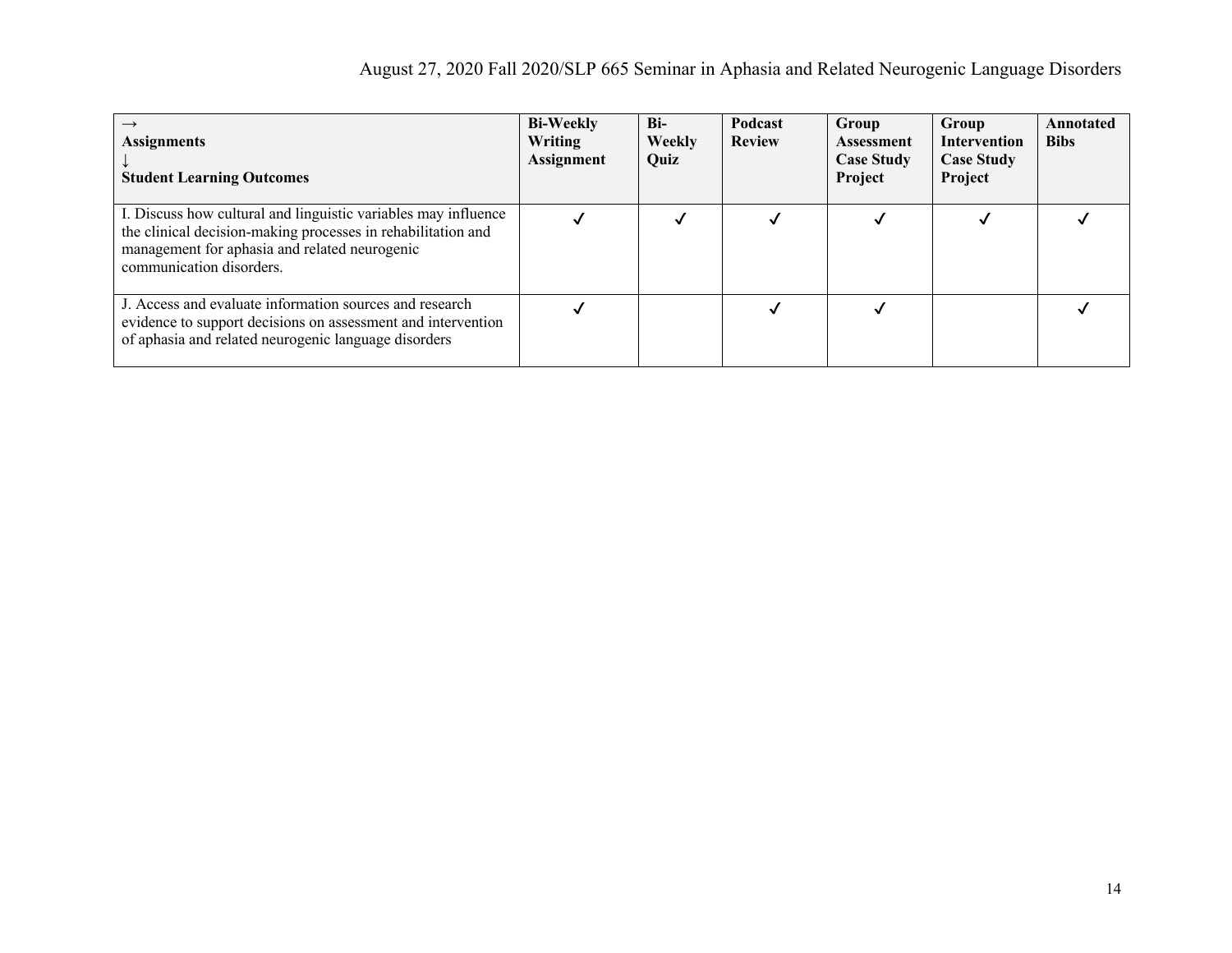# **X. Methods of Evaluating for Grading**

- 1. Bi-Weekly Writing Assignment
- 2. Bi-Weekly Quiz
- 3. Podcast Review
- 4. Group Assessment/Case Study Project
- 5. Group Intervention/Case Study Project
- 6. Annotated Bibliographies

Course Assessments

| *Assessment Description               | <b>Points</b> | <b>Percentage of Course Grade</b> |
|---------------------------------------|---------------|-----------------------------------|
|                                       |               |                                   |
| Bi-Weekly Writing Assignment          | 85            | 21.25%                            |
| Bi-Weekly Quiz                        | 85            | 21.25%                            |
| <b>Podcast Review</b>                 | 30            | $7.5\%$                           |
| Group Assessment/Case Study Project   | 50            | 12.5%                             |
| Annotated Bibliography I              | 50            | 12.5%                             |
| Group Intervention/Case Study Project | 50            | 12.5%                             |
| Annotated Bibliography II             | 50            | 12.5%                             |
| <b>Total</b>                          | 400           | 100%                              |

\*Rubrics will be available on beachboard.

Course grades will be issued based on the following criteria:

- 90-100% "A" Performance of the student has been at the highest level, showing sustained excellence in meeting all course requirements and exhibiting an unusual degree of intellectual initiative.
- 80-89.99% "B" Performance of the student has been at a high level, showing consistent and effective achievement in meeting course requirements.
- 70-79% "C" Performance of the student has been at an adequate level, meeting the basic requirements of the course.
- 60-69% "D" Performance of the student has been less than adequate, meeting only the minimum course requirements.
- Below 60% "F" Performance of the student has been such that minimal course requirements have not been met.

# **XI. Course Policies**

# **A. Statement of Non-discrimination**

California State University, Long Beach is committed to maintaining an inclusive learning community that values diversity and fosters mutual respect. All students have the right to participate fully in university programs and activities free from discrimination, harassment, sexual violence, and retaliation. Students who believe they have been subjected to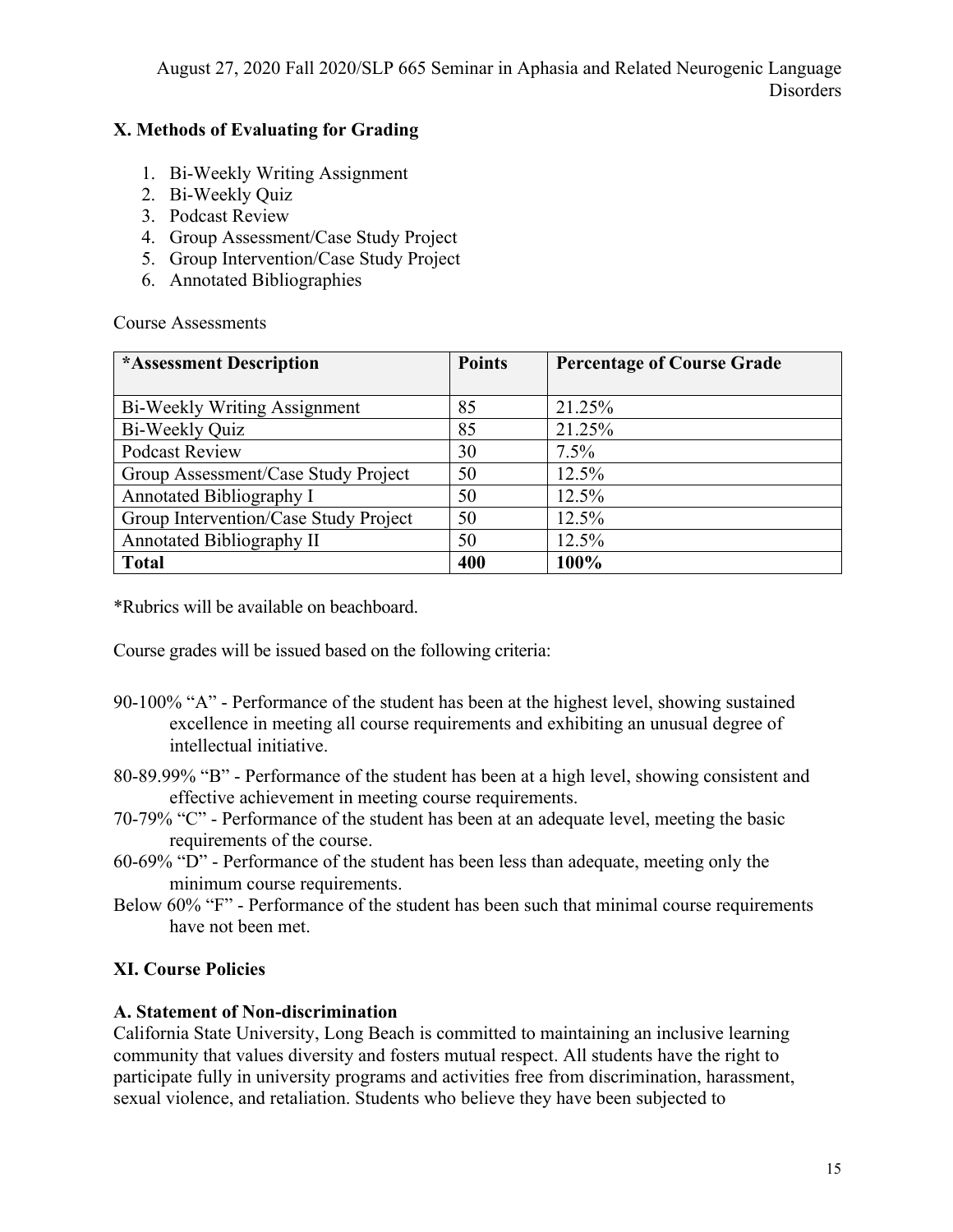discrimination, harassment, sexual violence, or retaliation on the basis of a protected status such as age, disability, gender, gender identity/expression, sexual orientation, race, color, ethnicity, religion, national origin, veteran/veteran status or any other status protected by law, should contact the Office of Equity & Diversity at (562) 985-8256, University Student Union (USU) Suite 301, http://www.csulb.edu/depts/oed/.

#### **B. Statement of Accessibility**

It is the student's responsibility to notify the instructor in advance of the need for accommodation of a university verified disability (PS 11-07, Course Syllabi and Standard Course Outlines). Students needing special consideration for class format and schedule due to religious observance or military obligations must notify the instructor in advance of those needs. Students who need special consideration for class schedules due to military obligations must notify the instructor at least one week in advance. Students who need special consideration for established religious observances should be notify the instructor during the first week of instruction.

Students who require additional time or other accommodation for assignments must secure verification/assistance from the CSULB Bob Murphy Access Center (BMAC). BMAC offers a variety of support services such as retention services, case management, disability management, writing assistance and tutoring. You can make an appointment via the front desk at BMAC located at the **Student Success Center, #110**, or by phone at, **562-985-5401** or via our new email address **BMAC@csulb.edu**. The student is responsible for discussing his/her need with the instructor and for making appropriate arrangements. Please ask the instructor if you have any questions.

Accommodation is a process in which the student, DSS, and instructor each play an important role. Students contact DSS so that their eligibility and need for accommodation can be determined. DSS identifies how much time is required for each exam. The student is responsible for discussing his/her need with the instructor and for making appropriate arrangements. Students who are eligible to receive accommodation should present an Accommodation Cover Letter and a DSS Student/Teacher Testing Agreement Form to the instructor as early in the semester as possible, but no later than a week before the first test. (It takes one week to schedule taking an exam at the DSS office.) The instructor welcomes the opportunity to implement the accommodations determined by DSS. Please ask the instructor if you have any questions.

# **C. Cheating and Plagiarism**

#### http://catalog.csulb.edu/content.php?catoid=3&navoid=147&hl=Cheating+and+Plagiarism+&ret urnto=search#cheating-and-plagiarism)

Definition of Plagiarism: Plagiarism is defined as the act of using the ideas or work of another person or persons as if they were one's own, without giving credit to the source. Such an act is not plagiarism if it is ascertained that the ideas were arrived at through independent reasoning or logic or where the thought or idea is common knowledge. Acknowledge of an original author or source must be made through appropriate references, i.e., quotation marks, footnotes, or commentary. Examples of plagiarism include, but are not limited to, the following: the submission of a work, either in part or in whole, completed by another; failure to give credit for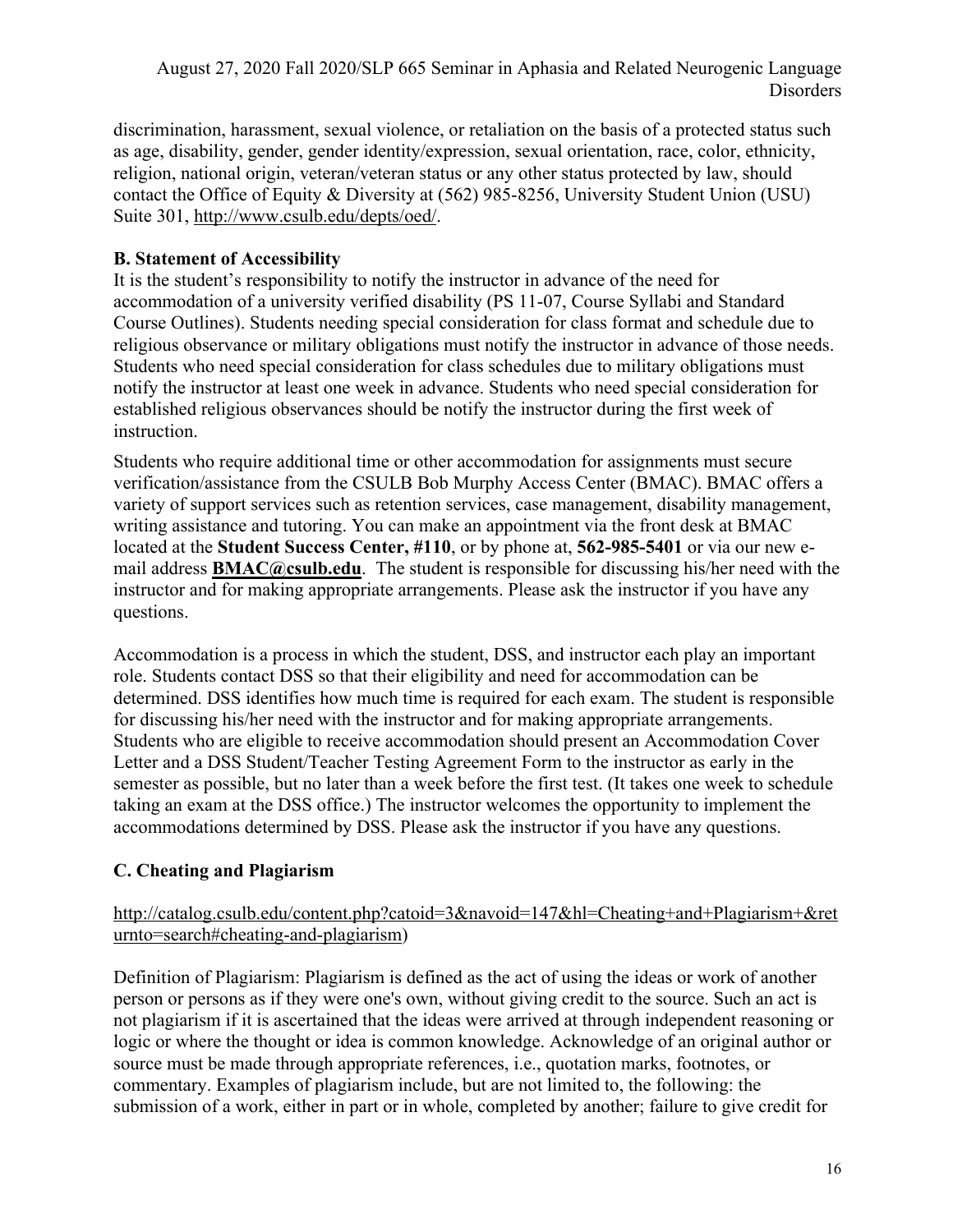ideas, statements, facts or conclusions which rightfully belong to another; in written work, failure to use quotation marks when quoting directly from another, whether it be a paragraph, a sentence, or even a part thereof; or close and lengthy paraphrasing of another's writing or programming. A student who is in doubt about the extent of acceptable paraphrasing should consult the instructor. Students are cautioned that, in conducting their research, they should prepare their notes by (a) either quoting material exactly (using quotation marks) at the time they take notes from a source; or (b) departing completely from the language used in the source, putting the material into their own words. In this way, when the material is used in the paper or project, the student can avoid plagiarism resulting from verbatim use of notes. Both quoted and paraphrased materials must be given proper citations.

Definition of Cheating: Cheating is defined as the act of obtaining or attempting to obtain or aiding another to obtain academic credit for work by the use of any dishonest, deceptive or fraudulent means. Examples of cheating during an examination would include, but not be limited to the following: copying, either in part or in whole, from another test or examination; discussion of answers or ideas relating to the answers on an examination or test unless such discussion is specifically authorized by the instructor; giving or receiving copies of an exam without the permission of the instructor; using or displaying notes; "cheat sheets," or other information or devices inappropriate to the prescribed test conditions, as when the test of competence includes a test of unassisted recall of information, skill, or procedure; allowing someone other than the officially enrolled student to represent the same. Also included are plagiarisms as defined and altering or interfering with the grading procedures. It is often appropriate for students to study together or to work in teams on projects. However, such students should be careful to avoid use of unauthorized assistance, and to avoid any implication of cheating, by such means as sitting apart from one another in examinations, presenting the work in a manner which clearly indicates the effort of each individual, or such other method as is appropriate to the particular course.

Academic Action Options: One or more of the following academic actions are available to the faculty member who finds a student has been cheating or plagiarizing. These options may be taken by the faculty member to the extent that the faulty member considers the cheating or plagiarism to manifest the student's lack of scholarship or to reflect on the student's lack of academic performance in the course. These actions may be taken without a request for or before the receipt of a Report from the Academic Integrity Committee:

- A. Review no action.
- B. An oral reprimand with emphasis on counseling toward prevention of further occurrences;
- C. A requirement that the work be repeated;
- D. Assignment of a score of zero (0) for the specific demonstration of competence, resulting in the proportional reduction of final course grade;
- E. Assignment of a failing final grade;
- F. Referral to the Office of Judicial Affairs for possible probation, suspension, or expulsion."

#### **D. Attendance Policy**

http://catalog.csulb.edu/content.php?catoid=3&navoid=147#class-attendance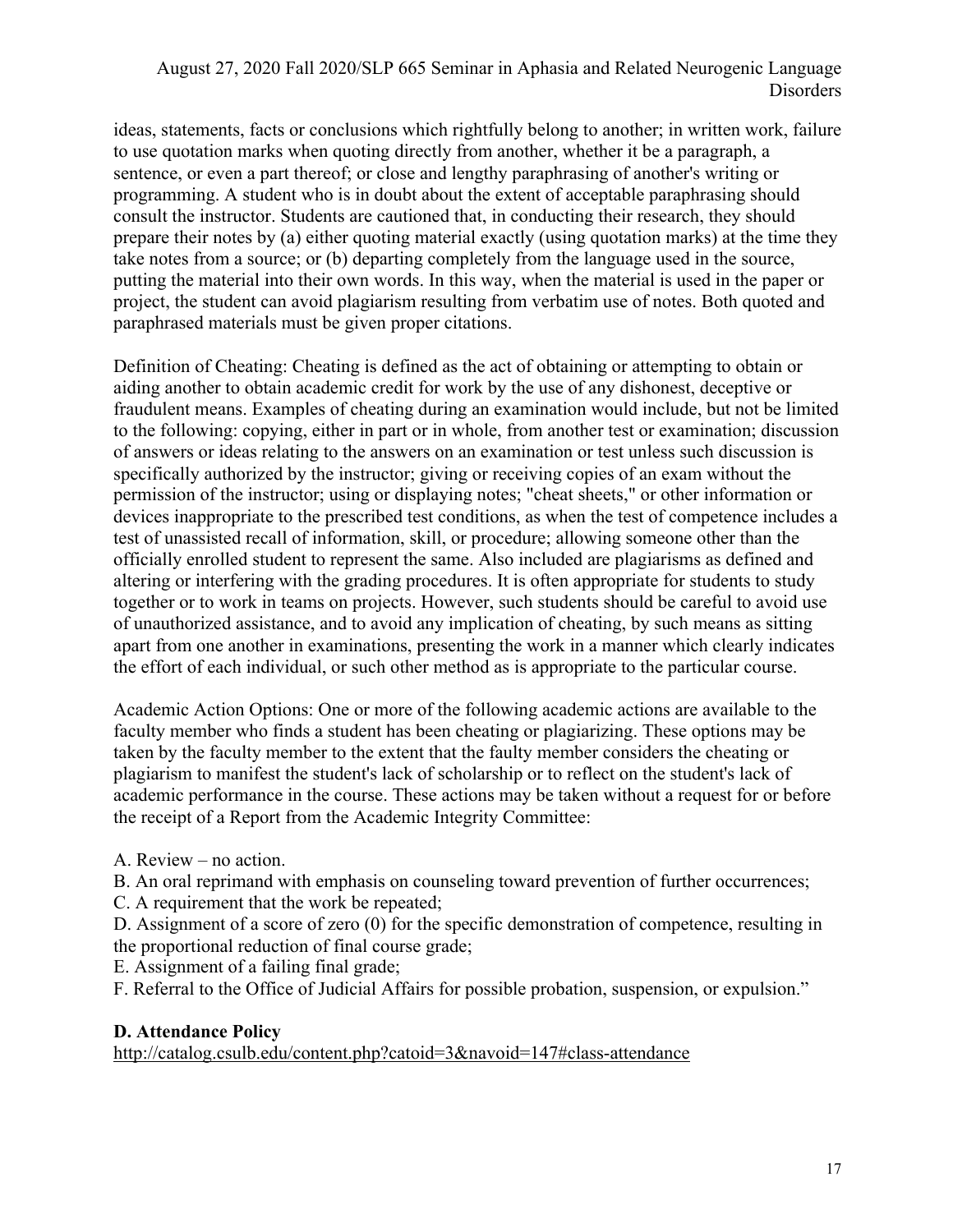It is highly recommended that students attend all classes to gain the maximum benefit. There are weekly in-class assignments that will help students prepare for the mid-term and final. If an absence is defined as excused per PS 01-01, students are allowed to make-up missed work. Students may have a valid reason to miss a class. When any of the following reasons directly conflict with class meeting times, students are responsible for informing faculty members of the reason for the absence and for arranging to make up missed assignments, tests, quizzes, and class work insofar as this is possible. Excused absences include, but are not limited to:

- 1. Illness or injury to the student
- 2. Death, injury, or serious illness of an immediate family member. An immediate family member is defined as a close relative, or a person residing in the immediate household of the student.
- 3. Religious reasons (California Education Code section 89320)
- 4. Jury duty or government obligation
- 5. University sanctioned or approved activities (examples include: artistic performances, forensics presentations, participation in research conferences, intercollegiate athletic activities, student government, required class field trips, etc.)

#### **E. Withdrawal Policy**

Regulations governing the refund of student fees in the California State University system are prescribed by the CSU Board of Trustees; see California Code of Regulations, Title 5, Education, Section

41802. (http://catalog.csulb.edu/content.php?catoid=3&navoid=147#cancellation-of-registrationor-withdrawal-from-csulb)

- 1. Withdrawal during the first two weeks of instruction: Students may withdraw during this period and the course will not appear on their permanent records.
- 2. Withdrawal after the second week of instruction and prior to the final three weeks of the regular semester (20% of a non-standard session) of instruction: Withdrawals during this period are permissible only for serious and compelling reasons. The approval signatures of the instructor and school director are required. The request and approvals shall state the reasons for the withdrawal. Students should be aware that the definition of "serious and compelling reasons" as applied by faculty and administrators may become narrower as the semester progresses. Copies of such approvals are kept on file by Enrollment Services.
- 3. Withdrawal during the final three weeks of instruction: Withdrawal during the final three weeks of instruction is not permitted except in cases such as accident or serious illness where the circumstances causing the withdrawal are clearly beyond the student's control and the assignment of an Incomplete is not practical. Ordinarily, withdrawal in this category will involve total withdrawal from the campus except that a Credit/No Credit grade or an Incomplete may be assigned for other courses in which sufficient work has been completed to permit an evaluation to be made. Request for permission to withdraw under these circumstances must be made in writing on forms available from Enrollment Services. The requests and approvals shall state the reasons for the withdrawal. These requests must be approved by the instructor of record, school director (or designee), college dean (or designee), and the academic administrator appointed by the president to act in such matters. Copies of such approvals are kept on file by Enrollment Services.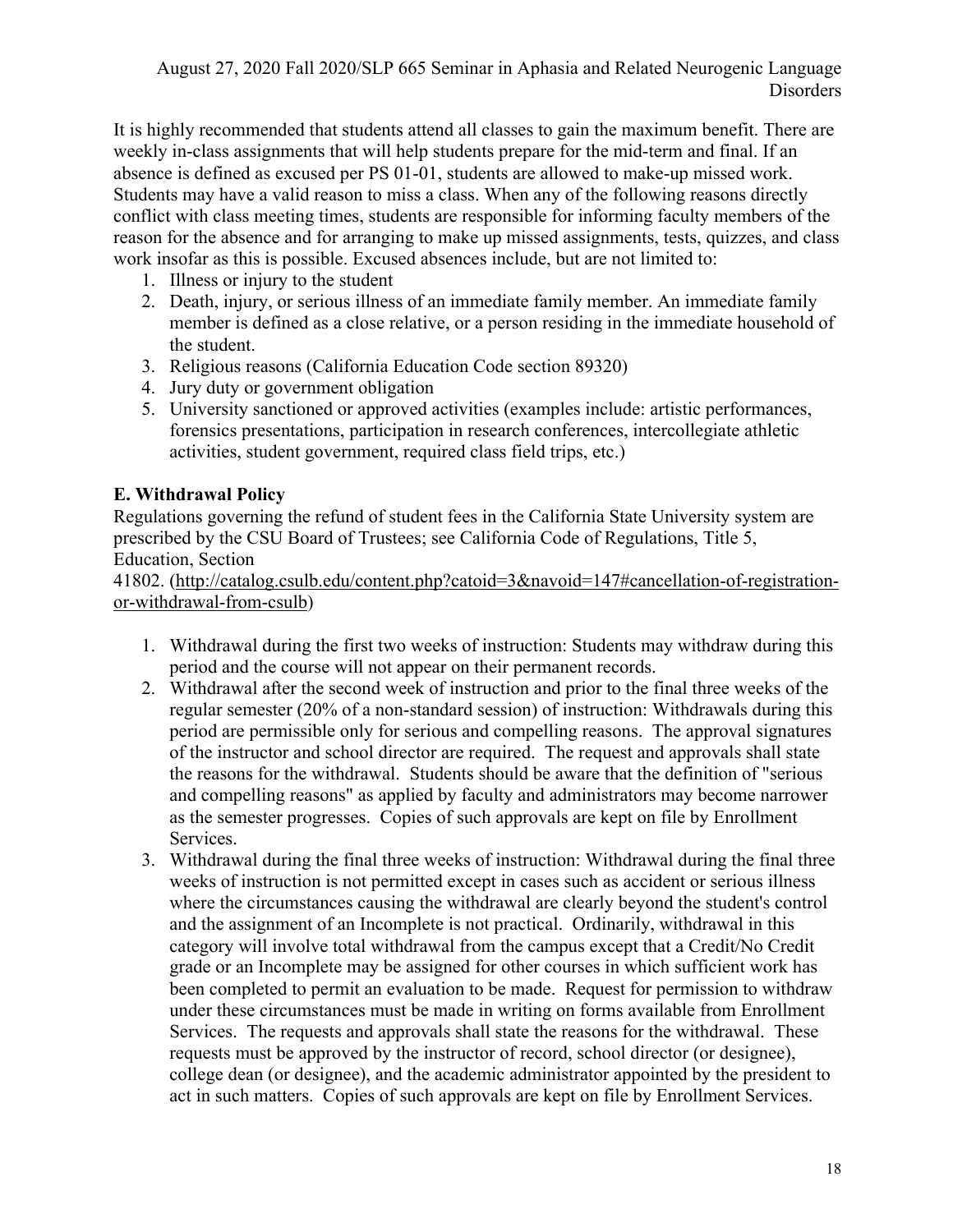- 4. Limits on Withdrawal: No undergraduate student may withdraw from more than a total of 18 units. This restriction extends throughout the entire undergraduate enrollment of a student at CSULB for a single graduation, including special sessions, enrollment by extension, and re-enrolling after separation from the University for any reason. The following exceptions apply:
	- a. Withdrawals prior to the end of the second week of a semester (13%) of instruction at CSULB,
	- b. Withdrawals in terms prior to fall 2009 at CSULB,
	- c. Withdrawals at institutions other than CSULB, and
	- d. Withdrawals at CSULB for exceptional circumstances such as serious illness or accident (the permanent academic record will show these as a WE to indicate the basis for withdrawal).
- 5. Medical Withdrawal: CSULB may allow a student to withdraw without academic penalty from classes if the following criteria are met:
	- a. A completed Medical Withdrawal Form, including any required documentation, is submitted to Enrollment Services before the end of the semester, and
	- b. The student presents evidence to demonstrate that a severe medical or debilitating psychological condition prevented the student from attending and/or doing the required work of the courses to the extent that it was impossible to complete the courses.

# **F. Campus Behavior**

- 1. CSULB Statement on Civility and acts of Violence: California State University, Long Beach, takes pride in its tradition of maintaining a civil and non-violent learning, working, and social environment. Civility and mutual respect toward all members of the University community are intrinsic to the establishment of excellence in teaching and learning. They also contribute to the maintenance of a safe and productive workplace and overall healthy campus climate. The University espouses and practices zero tolerance for violence against any member of the University community (i.e., students, faculty, staff, administrators, and visitors). Violence and threats of violence not only disrupt the campus environment, they also negatively impact the University's ability to foster open dialogue and a free exchange of ideas among all campus constituencies (CSULB Catalog, AY 2015-2016, p. 855).
- 2. Preferred Gender Pronoun: This course affirms people of all gender expressions and gender identities. If you prefer to be called a different name than what is on the class roster, please let me know. Feel free to correct me on your preferred gender pronoun. You may also change you name for BeachBoard and MyCSULB without a legal name change, to submit a request go to MyCSULB/Personal Information/Names. If you have any questions or concerns, please do not hesitate to contact me.
- 3. Classroom Expectations: All students of the California State University system must adhere to the Student Conduct Code as stated in Section 41301 of the Title 5 of the California Code of Regulations as well as all campus rules, regulations, codes and policies. Students as emerging professionals are expected to maintain courtesy, respect for difference, and respect for the rights of others.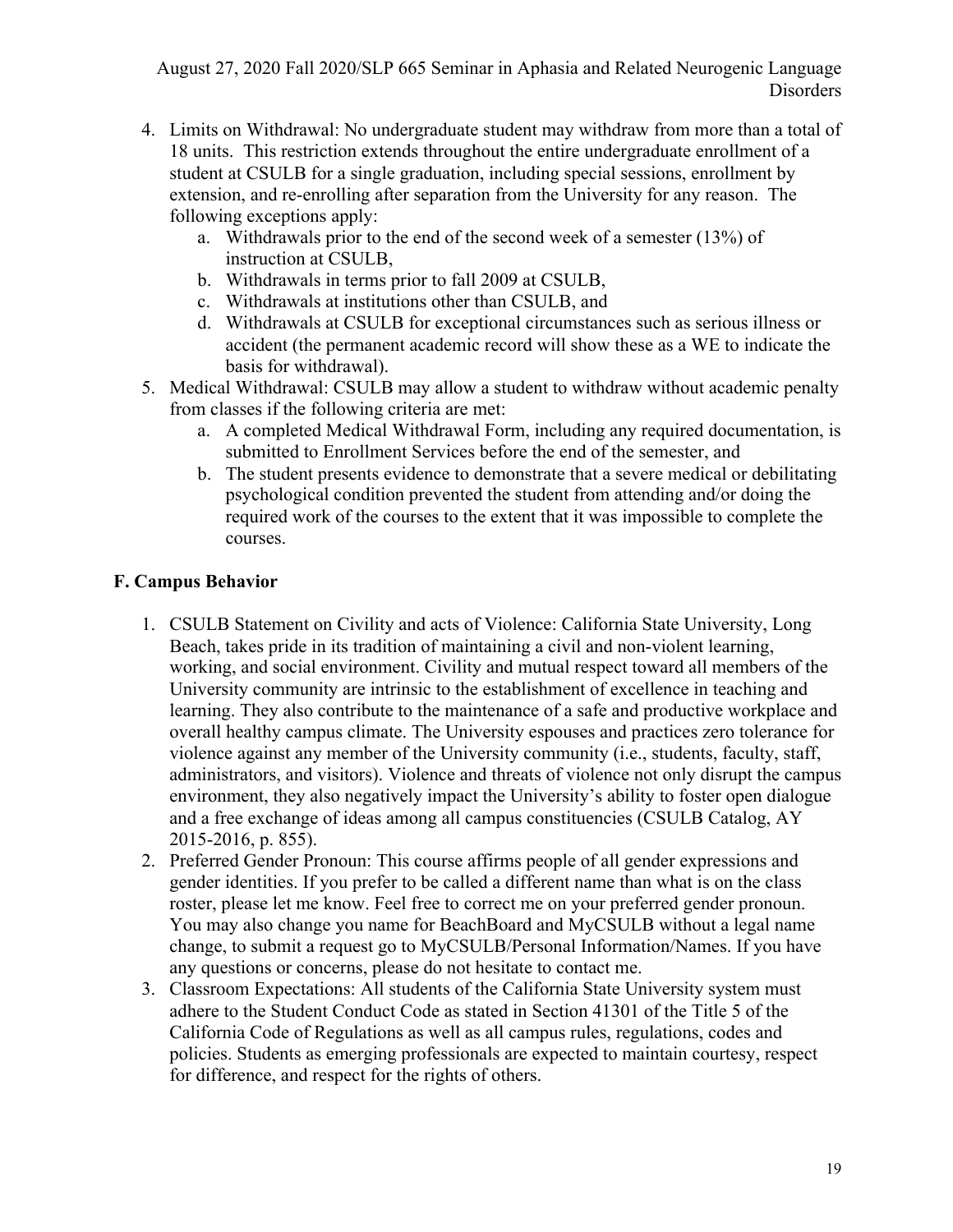4. Unprofessional and Disruptive Behavior: It is important to foster a climate of civility in the classroom where all are treated with dignity and respect. Therefore, students engaging in disruptive or disrespectful behavior in class will be counseled about this behavior. If the disruptive or disrespectful behavior continues, additional disciplinary actions may be taken. *This includes a commitment to maintain established classroom policies against voice and/or video recordings (including photos) unless permitted for ADA accommodations as noted above.*

#### **G. Electronic Media**

- 1. Any time that a class session is recorded during the COVID-19-related Alternate Modality of Instruction, students will be notified. If students do not want their likeness during class participation included in the recorded class session, they may elect to not participate via video recordings. Recordings will be available for viewing during the Remote Instruction Period subject to the following:
	- Only students enrolled in the subject class during the Remote Instruction Period may view the recording.
	- Students may not post or use the recordings in any other setting (e.g., social media) for any purpose. Students who violate this will be subject to student discipline, up to and including expulsion.
	- Federal and California law as well as University policies protecting intellectual property rights and use of instructional materials (including any recordings of class sessions) remain in effect during the Remote Instruction Period.
	- If faculty have any plan to use the recording for a different class in the future, the faculty member will need written FERPA consent from those students in the current class who are identifiable in any of the recordings. A FERPA consent form signed by all students in the course will also be needed if the recordings are made available to others beyond the classroom on a non-secure digital platform

#### **Zoom Netiquette**

Students **may not record (audio or video)** in this class except in accordance with ADA accommodations approved by the Bob Murphy Access Center (BMAC), which need to be submitted in writing to the instructor according the BMAC guidelines. Any recordings made in connection with a disability accommodation are for the student's personal academic use **only** and may not be distributed in any manner to any other individual.

The section below refers to etiquette with technology while using Zoom. A few things to keep in mind are:

- Dress appropriately as if you were sitting in a face-to-face class.
- While not required, it is strongly suggested you keep your video on to maintain the strong interpersonal quality of a traditional face-to-face course. If there are personal circumstances preventing you from keeping your video on, please reach out to me directly to discuss alternative ways of maintaining active classroom engagement.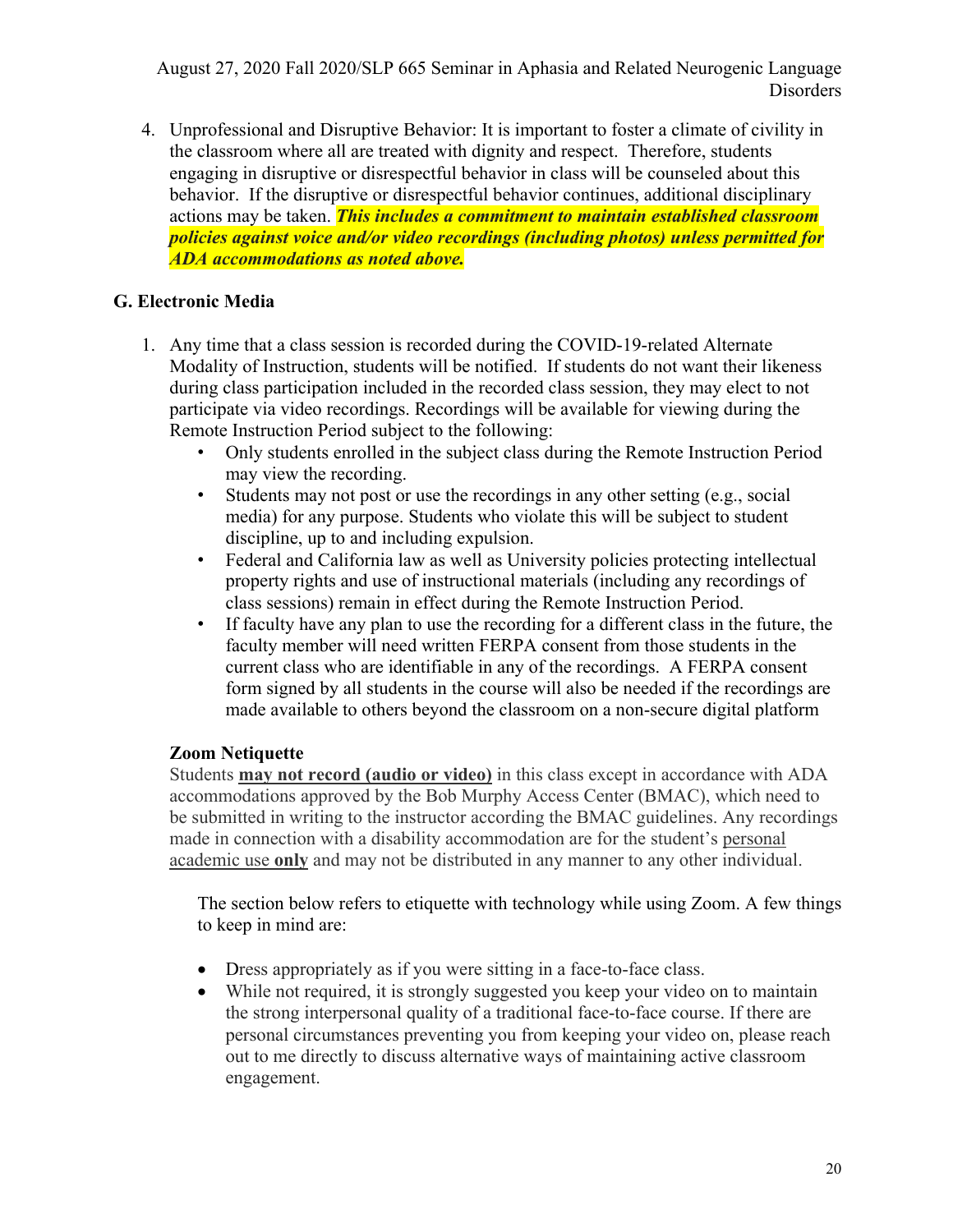- Think about your background remove items that may be distracting to others, including distracting virtual backgrounds. I suggest sitting in front of a blank wall if you can.
- Speak to the camera and not the screen.
- Raise your hand to speak and don't interrupt others while speaking.
- Keep microphone muted when you are not speaking—this will prevent inadvertent noises, such as coughs, rattling papers, or chair squeaks, from interrupting others
- Make use of Zoom's chat function.
- Use your full name to identify yourself in Zoom.
- Close any windows or programs open on your device that are unrelated to your meeting.

For further information, please see "Zoom Meetings Best Practices" from California State University, Long Beach at https://www.csulb.edu/academic-technology-services/instructionaldesign/zoom-meetings-best-practices

# **Professor Expectations**

Lectures and all course materials are considered the intellectual property of the professor and may not be used or posted without the express permission of the professor. Further, students must obtain explicit permission of the professor to record a lecture.

If you require additional assistance or need to speak with me outside of class times, my times for my office hours and office location are listed above. Come to my office prepared, with a list of specific questions.

#### **I am happy to answer questions via e-mail; however, please stay abreast of the readings and course content and plan so that you can contact me with sufficient time to respond. I typically respond to e-mails within 48 hours.**

Letter of recommendation requirements: Students requesting letters of recommendation must have taken at least two courses with me and have received an "A" grade in both classes.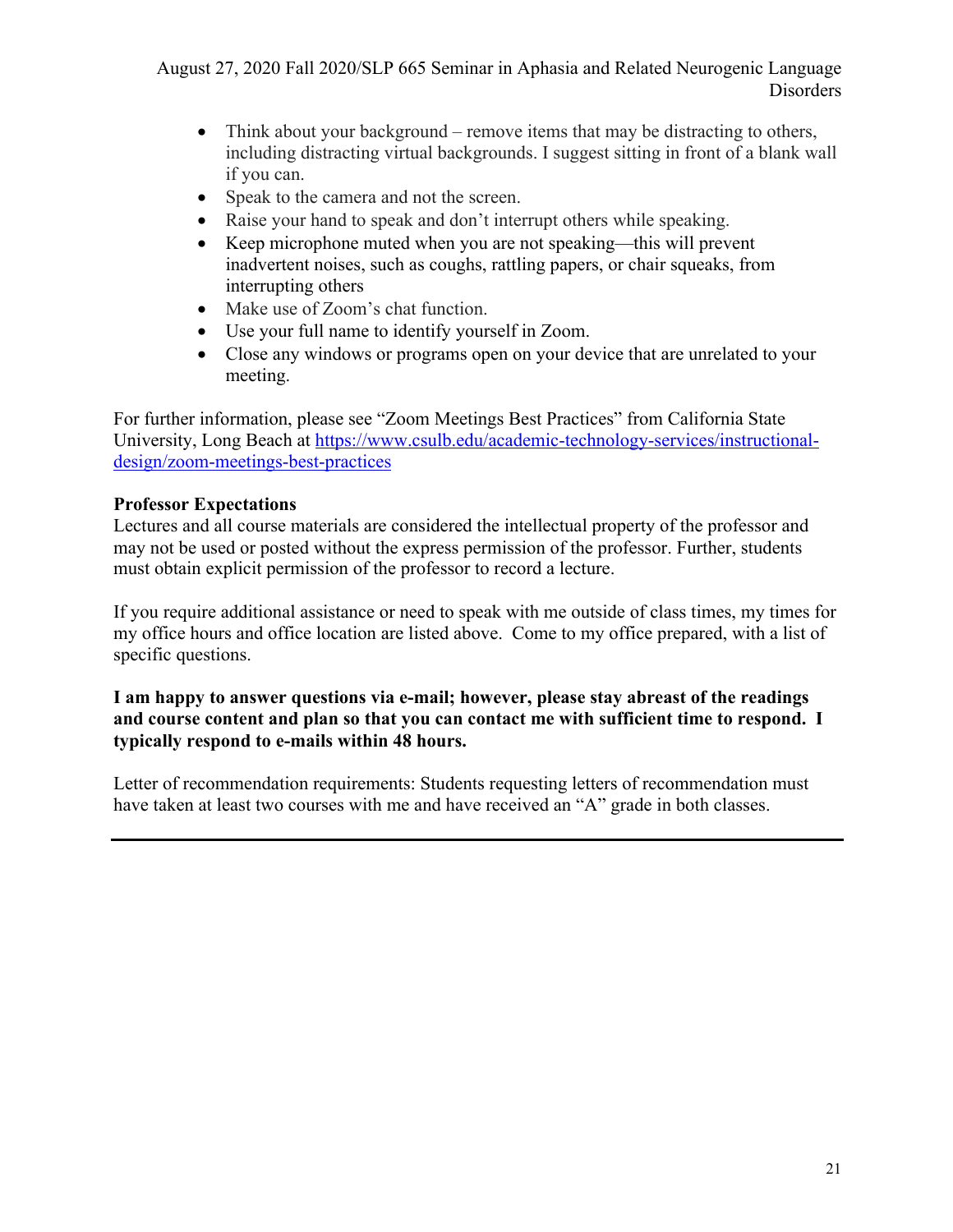#### *Course Outline/Reading Schedule:*

The following course schedule is tentative. The instructor reserves the right to change/modify it at anytime.

**It is expected that the readings listed below will be completed prior to class sessions. I do not simply review what is in the readings. Our class time will be spent highlighting important or difficult concepts, answering your questions about the readings, and extending the content of the readings through videos, demonstrations, etc. IT IS THE STUDENT'S RESPONSBILITY TO READ AND UNDERSTAND WHAT IS CONTAINED IN THE READINGS. This is why readings are assigned.** 

| Readings to be completed prior to class meetings                          | <b>Assignments Due</b>              |  |  |  |  |
|---------------------------------------------------------------------------|-------------------------------------|--|--|--|--|
| <b>Week 1: Aug 27</b>                                                     |                                     |  |  |  |  |
| Review Neurological Foundation of Language Processing                     |                                     |  |  |  |  |
| <b>Textbook Chapters:</b>                                                 | Week 1 Writing Assignment due via   |  |  |  |  |
| a. Papathanasiou & Coppens (P & C) Chapter 3: p. 37-47                    | Dropbox                             |  |  |  |  |
| 2. Article/s:                                                             |                                     |  |  |  |  |
| a. Lee, J. B., & Cherney, L. R. (2008). The changing "face" of aphasia    |                                     |  |  |  |  |
| therapy. Perspectives on Neurophysiology and Neurogenic Speech and        |                                     |  |  |  |  |
| Language Disorders, 18(1), 15-23.                                         |                                     |  |  |  |  |
| b. Stowe, L. A., Haverkort, M., & Zwarts, F. (2005). Rethinking the       |                                     |  |  |  |  |
| neurological basis of language. Lingua, 115, 997-1042.                    |                                     |  |  |  |  |
| 3. Video Assignment: TED Talk (Viewed in class)                           |                                     |  |  |  |  |
| Aphasia: The Disorder That Makes You Lose Your Words.<br>a.               |                                     |  |  |  |  |
| Week 2: Sept 3                                                            |                                     |  |  |  |  |
| Neural Basis of Aphasia and Medical Aspects of Stroke Rehabilitation      |                                     |  |  |  |  |
| 1. Textbook Chapters:                                                     | Week 2 Quiz                         |  |  |  |  |
| a. P & C Chapter 3: p. 47-60                                              |                                     |  |  |  |  |
| b. Damasio, H. (2008). Neural basis of language disorders. In R. Chapey   | Podcast/Movie/Book Chapter Review 1 |  |  |  |  |
| (Ed.), Language intervention strategies in aphasia and related neurogenic |                                     |  |  |  |  |
| communication disorders. Baltimore, MD: Wolters Kluwer Health.            |                                     |  |  |  |  |
| Video Assignment: Khan Academy (Viewed in class)<br>2.                    |                                     |  |  |  |  |
| a. Language and the Brain: Aphasia and Split-Brain Patients.              |                                     |  |  |  |  |
| <b>Week 3: Sept 10</b>                                                    |                                     |  |  |  |  |
| Characteristics of Aphasia and Diagnosis and                              |                                     |  |  |  |  |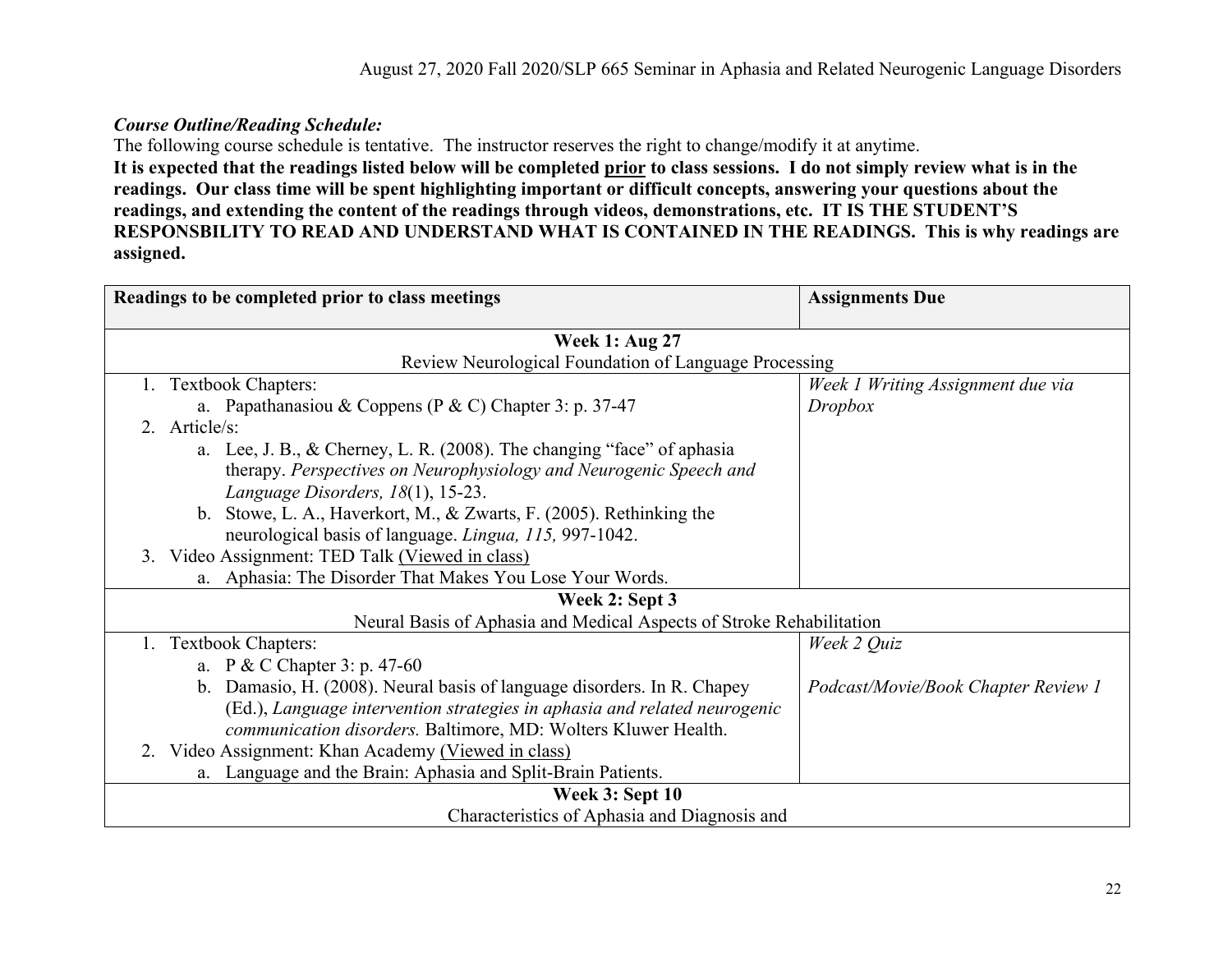| Readings to be completed prior to class meetings                                | <b>Assignments Due</b>              |
|---------------------------------------------------------------------------------|-------------------------------------|
|                                                                                 |                                     |
| Classification of Aphasia                                                       |                                     |
| 1. Textbook Chapters:                                                           | Week 3 Writing Assignment due via   |
| a. Helms-Estabrook, Albert, & Nichols (H, A, & N) Chapter 3                     | Dropbox                             |
| 2. Article/s:                                                                   |                                     |
| a. Richardson, J. D., Hudspeth Dalton, S. g., Shafer, J., & Patterson, J.       | Podcast/Movie/Book Chapter Review 2 |
| (2016). Assessment fidelity in aphasia research. American Journal of            |                                     |
| Speech-Language Pathology, 25, S788-S-797.                                      |                                     |
| b. Wilson, S. M., Eriksson, D. K., Yen, M., Demarco, A. T., Schneck, S. M.,     |                                     |
| & Lucanie, J. M. (2019). Language mapping in aphasia. Journal of Speech,        |                                     |
| Language, and Hearing Research, 62, 3937-3946.                                  |                                     |
| Week 4: Sept 17                                                                 |                                     |
| Plasticity and Recovery in Aphasia and                                          |                                     |
| Formal Assessment of Aphasia                                                    |                                     |
| 1. Textbook Chapters:                                                           | Week 4 Quiz                         |
| a. P & C Chapter 4                                                              |                                     |
| b. P & C Chapter 5: p. 81-91                                                    | Podcast/Movie/Book Chapter Review 3 |
| 2. Article/s:                                                                   |                                     |
| a. Raymer et al. (2008). Translational research in aphasia: From neuroscience   |                                     |
| to neurorehabilitation. Journal of Speech, Language, and Hearing                |                                     |
| Research, 51, S259-S275.                                                        |                                     |
| Week 5: Sept 24                                                                 |                                     |
| Informal Assessment of Aphasia                                                  |                                     |
| 1. Textbook Chapters:                                                           | Week 5 Writing Assignment due via   |
| a. P & C Chapter 5: p. 91-103                                                   | Dropbox                             |
| b. P & C Chapter 7                                                              |                                     |
| 2. Article/s:                                                                   | Podcast/Movie/Book Chapter Review 4 |
| a. Treats, T. T. (2009). Severe aphasia: Possible contributors of using the ICF |                                     |
| in assessment. Perspectives on Neurophysiology and Neurogenic Speech-           |                                     |
| Language Disorders, 19(1), 7-14.                                                |                                     |
| Week 6: Oct 1                                                                   |                                     |
| Introduction of Aphasia Therapy and                                             |                                     |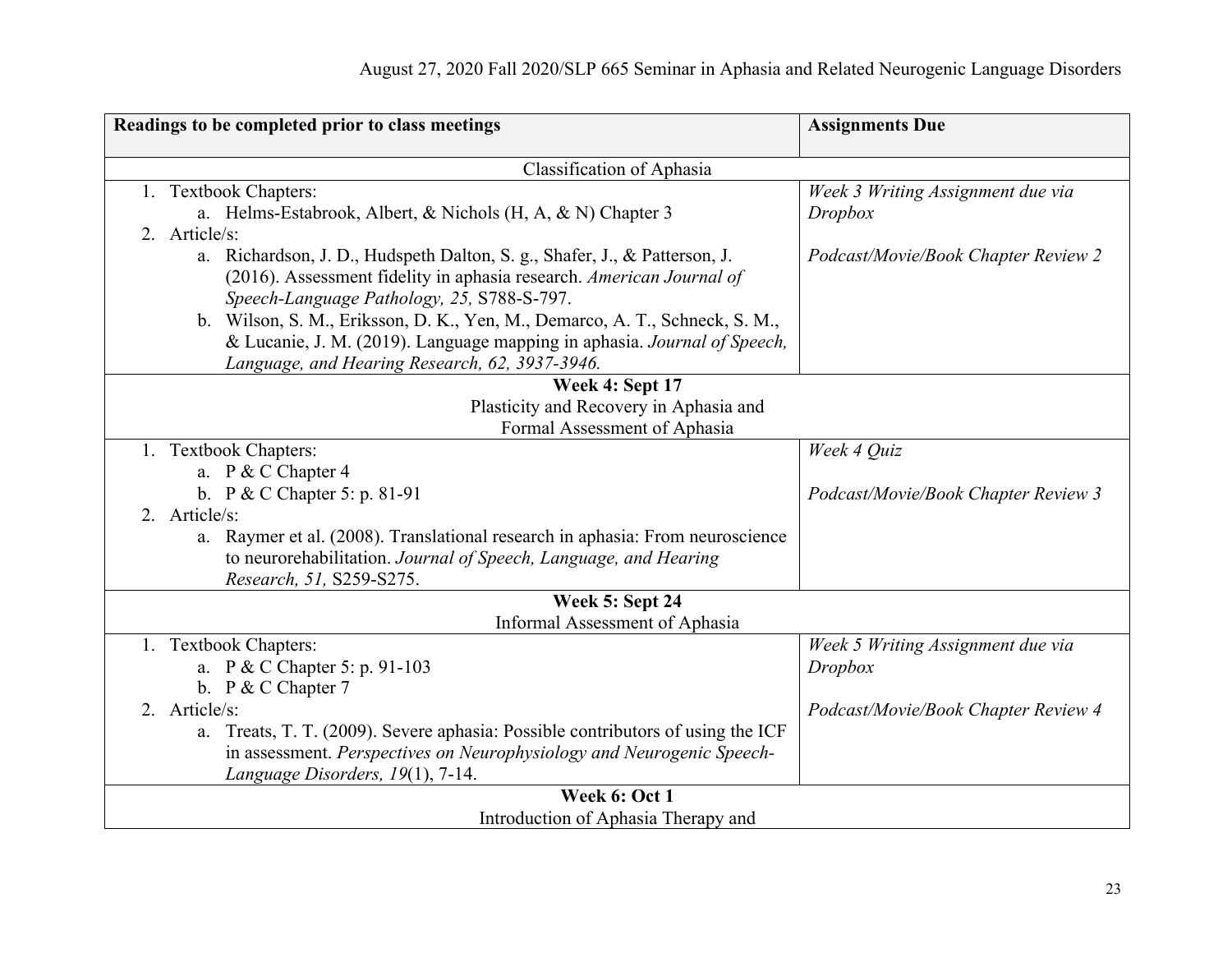| Readings to be completed prior to class meetings                               | <b>Assignments Due</b>              |
|--------------------------------------------------------------------------------|-------------------------------------|
|                                                                                |                                     |
| Therapy for Improving Auditory Comprehension                                   |                                     |
| 1. Textbook Chapters:                                                          | Week 6 Quiz                         |
| a. P & C Chapter 6                                                             |                                     |
| b. P & C Chapter 8                                                             | Podcast/Movie/Book Chapter Review 5 |
| 2. Article/s:                                                                  |                                     |
| a. Saldert, C., Bergman, M., Hofstensson, J., Jonsson, S. Nygren, K.,          |                                     |
| Vennman, F., and Ferm, U. (2012). Combining methods in the assessment          |                                     |
| and analysis of communication in aphasia: Benefits and shortcomings of         |                                     |
| different approaches. Journal of Interactional Research in Communication       |                                     |
| Disorders, 3(2), 141-169.                                                      |                                     |
| Week 7: Oct 8                                                                  |                                     |
| Treatment of Aphasic Anomia and                                                |                                     |
| Therapy for Improving Verbal Expression                                        |                                     |
| 1. Textbook Chapters:                                                          | Week 7 Writing Assignment due via   |
| a. P & C Chapter 9                                                             | Dropbox                             |
| 2. Article/s:                                                                  |                                     |
| Szaflarski, et al. (2008). Constraint-induced aphasia therapy stimulates<br>a. | Podcast/Movie/Book Chapter Review 6 |
| language recovery in patients with chronic aphasia after ischemic stroke.      |                                     |
| Medical Science Monitor, 1(5), 243-250.                                        | Annotated Bibliography I due via    |
| b. Hung, P., & Ostergren, J. A. (2019). A comparison of drawing and writing    | dropbox                             |
| on facilitating word retrieval in individuals with aphasia. Journal of         |                                     |
| Aphasiology, 33(12), 1462-1481.                                                |                                     |
| <b>Week 8: Oct 15</b>                                                          |                                     |
| Therapy for Improving Sentence Processing in Aphasia                           |                                     |
| 1. Textbook Chapters:                                                          | Week 8 Quiz                         |
| a. P & C Chapter 12                                                            |                                     |
| b. H, A $& N$ Chapter 20                                                       | Podcast/Movie/Book Chapter Review 7 |
| 2. Article/s:                                                                  |                                     |
| a. Edmonds, L. A., Mammino, K., & Ojeda, J. (2014). Effect of verb network     |                                     |
| strengthening treatment (VNeST) in persons with aphasia. Extension and         |                                     |
| replication of previous findings. American Journal of Speech-Language          |                                     |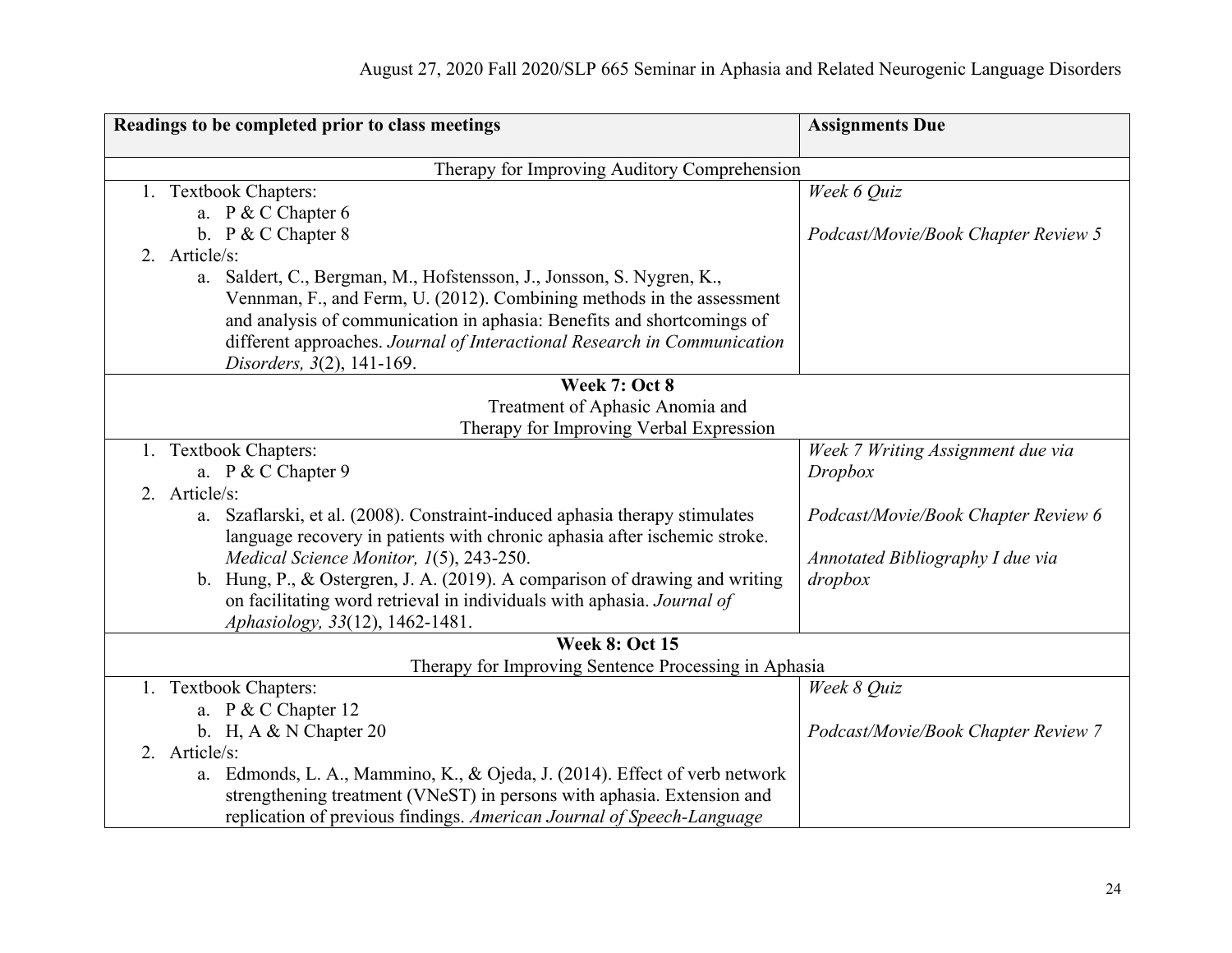| Readings to be completed prior to class meetings |                                                                                  | <b>Assignments Due</b>              |  |  |  |
|--------------------------------------------------|----------------------------------------------------------------------------------|-------------------------------------|--|--|--|
|                                                  | Pathology, 23(2), S312-S329.                                                     |                                     |  |  |  |
| <b>Week 9: Oct 22</b>                            |                                                                                  |                                     |  |  |  |
|                                                  | Therapy for Acquired Alexia and Agraphia                                         |                                     |  |  |  |
|                                                  | 1. Textbook Chapters:                                                            | Group Assessment/Case Study Due     |  |  |  |
|                                                  | a. P & C Chapter 10                                                              |                                     |  |  |  |
|                                                  | b. $P & C$ Chapter 11                                                            | Group Assessment/Case Study         |  |  |  |
|                                                  | 2. Article/s:                                                                    | <b>Discussions</b>                  |  |  |  |
|                                                  | a. Wilcox, M. J., & Davis, G. A. (2005). Speech act analysis of aphasic          |                                     |  |  |  |
|                                                  | communication in individual and group settings. Aphasiology, 19(7), 683-<br>690. |                                     |  |  |  |
| <b>Week 10: Oct 29</b>                           |                                                                                  |                                     |  |  |  |
|                                                  | Therapy for Improving Nonverbal Expression and Group Therapy and                 |                                     |  |  |  |
|                                                  | Promoting Aphasic Communication Effectiveness (PACE)                             |                                     |  |  |  |
|                                                  | 1. Textbook Chapters:                                                            | Week 10 Writing Assignment          |  |  |  |
|                                                  | a. P & C Chapter 13                                                              |                                     |  |  |  |
|                                                  | 2. Article/s:                                                                    | Group Assessment/Case Study         |  |  |  |
|                                                  | Elman, R. J. (2010). The increasing popularity of aphasia groups: Some<br>a.     | <b>Discussions</b>                  |  |  |  |
|                                                  | reasons why. Perspectives on Neurophysiology and Neurogenic Speech               |                                     |  |  |  |
|                                                  | and Language Disorders, 20(4), 120-124.                                          | Podcast/Movie/Book Chapter Review 8 |  |  |  |
|                                                  | b. Purdy, M., & Wallace, S. (2016). Intensive multimodal communication           |                                     |  |  |  |
|                                                  | treatment for people with chronic aphasia. Aphasiology, $30(10)$ , $1091$ -      |                                     |  |  |  |
|                                                  | 1093.                                                                            |                                     |  |  |  |
|                                                  | <b>Week 11: Nov 5</b>                                                            |                                     |  |  |  |
|                                                  | Living with Aphasia and Life Participation Approach to Aphasia and               |                                     |  |  |  |
|                                                  | Telepractice and Aphasia Treatment                                               |                                     |  |  |  |
|                                                  | 1. Textbook Chapters:                                                            | Week 11 Quiz                        |  |  |  |
|                                                  | a. P & C Chapter 15                                                              |                                     |  |  |  |
|                                                  | 2. Article/s:                                                                    | Podcast/Movie/Book Chapter Review 9 |  |  |  |
|                                                  | a. Hall, N., Boisvert, M., & Steele, R. (2013). Telepractice in the assessment   |                                     |  |  |  |
|                                                  | and treatment of individuals with aphasia: A systematic review.                  |                                     |  |  |  |
|                                                  | International Journal of Telerehabilitation, 5(1), 27-38.                        |                                     |  |  |  |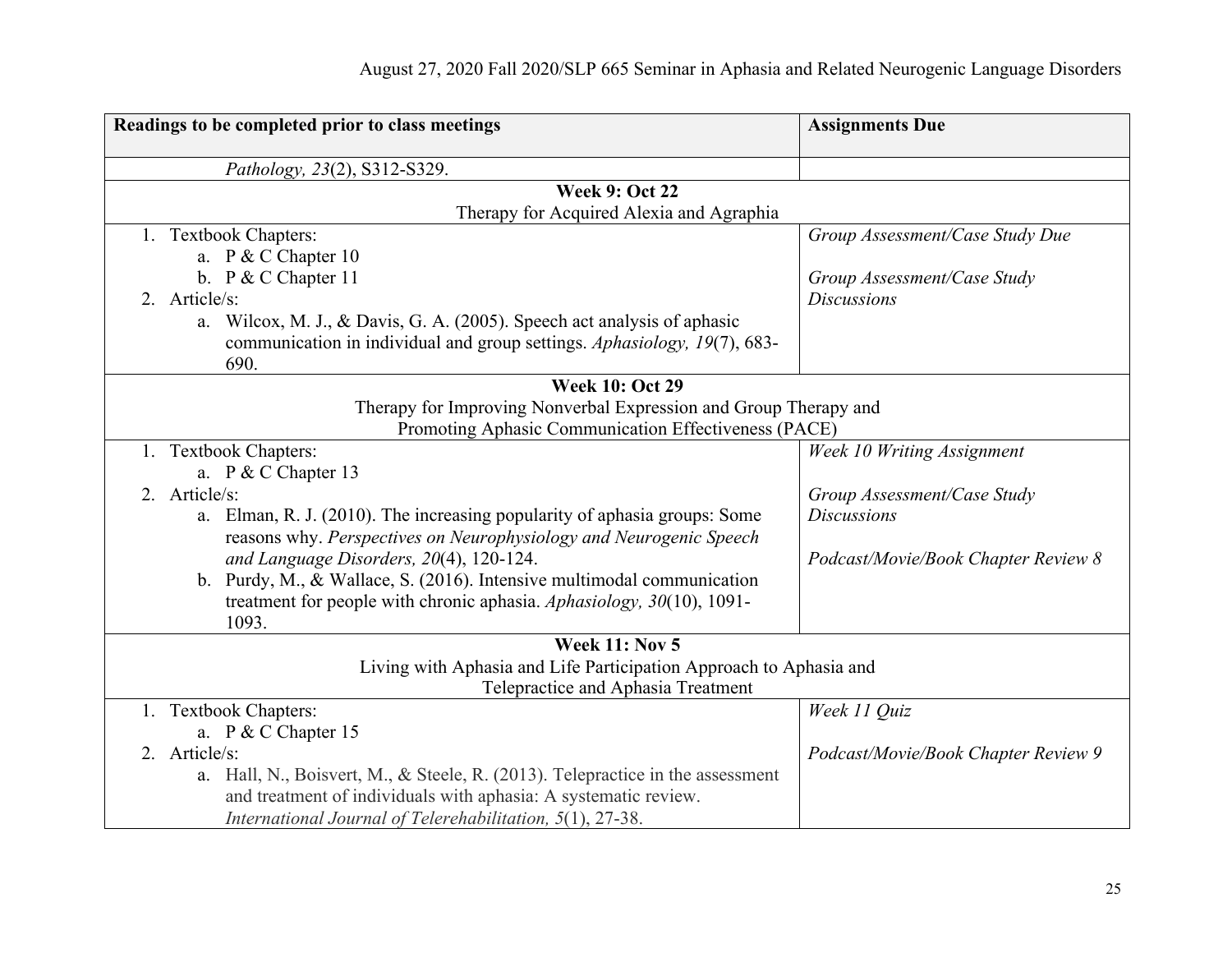| Readings to be completed prior to class meetings                                  | <b>Assignments Due</b>               |
|-----------------------------------------------------------------------------------|--------------------------------------|
| b. McKelvey, M. L., Hux, K., Dietz, Beukelman, D. R. (2010). Impact of            |                                      |
| personal relevance and contextualization on word-picture naming by                |                                      |
| people with aphasia. American Journal of Speech-Language Pathology,               |                                      |
| $19(1)$ , 22-33.                                                                  |                                      |
| <b>Week 12: Nov 12</b>                                                            |                                      |
| Assessment and Treatment Considerations in Bilingual Individuals with Aphasia     |                                      |
| 1. Textbook Chapters:                                                             | Week 12 Writing Assignment due via   |
| a. P & C Chapter 16                                                               | Dropbox                              |
| 2. Article/s:                                                                     |                                      |
| a. Lorenzen, B., & Murray, L. L. (2008). Bilingual aphasia: A theoretical and     | Podcast/Movie/Book Chapter Review 10 |
| clinical review. American Journal of Speech-Language Pathology, 17, 299-          |                                      |
| 317.                                                                              |                                      |
| b. Riquelme, L. F. (2006). Working with limited-English-speaking adults           |                                      |
| with neurological impairment. Perspectives on Gerontology, 11(2), 3-8.            |                                      |
| <b>Week 13: Nov 19</b>                                                            |                                      |
| Person-Centered Treatment in Aphasia                                              |                                      |
| 1. Article/s:                                                                     | Week 13 Quiz                         |
| a. Cohen-Schndeider, R., Chan, M. T., McCall, D. M., Tedesco, A. M., &            |                                      |
| Abramson, A. P. (2020). Spotlight on the clinician in the life participation      | Podcast/Movie/Book Chapter Review 11 |
| approach to aphasia: Balancing relationship-centered care and                     |                                      |
| professionalism. Perspectives of the ASHA Special Interest Groups, 5, 414-        | $AB$ II due                          |
| 424.                                                                              |                                      |
| b. Thompson, C. K. (2019). Neurocognitive recovery of sentence processing         |                                      |
| in aphasia. Journal of Speech, Language, and Hearing Research, 62, 3947-<br>3972. |                                      |
| c. Worrell, L., Sherratt, S., Rogers, P., Howe, T., Hersch, D., Ferguson, A., &   |                                      |
| Davidson, B. (2011). What people with aphasia want: Their goals                   |                                      |
| according to the ICF. Aphasiology, 25(3), 309-322.                                |                                      |
| <b>Week 14: Nov 26</b>                                                            |                                      |
| Thanksgiving Break                                                                |                                      |
| <b>Week 15: Dec 3</b>                                                             |                                      |